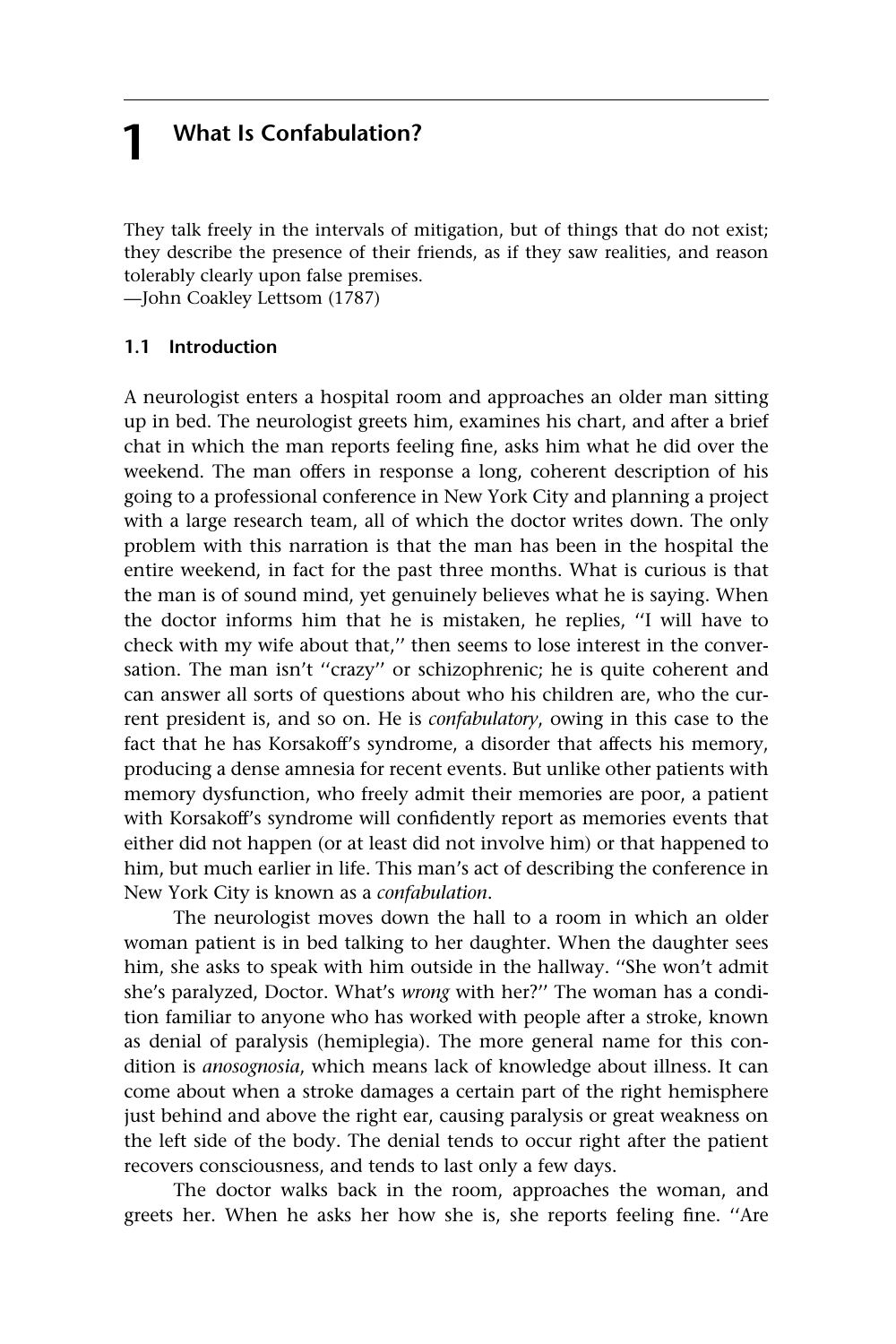both your hands equally strong, Mrs. Esposito?'' he asks. ''Yes they're fine,'' she replies. ''Can you touch my nose with your right hand?'' he asks. She reaches up, a bit unsteadily, but succeeds in touching the doctor's nose. ''Would you touch my nose with your left hand?'' he then asks. Mrs. Esposito pauses a moment, rubs her left shoulder and replies, ''Oh, I've got severe arthritis in my shoulder. You know that Doctor; it hurts.'' Again, she is not lying or pretending, she genuinely believes that she can move her arm. She also believes her confabulation about arthritis.

Perhaps what is most troubling about witnessing such confabulations is the rock-jawed certainty with which they are offered up. The patients give none of the outward appearances of lying, and indeed most writers on the subject do not consider confabulation to be lying, because it lacks at least two crucial components: the intent to deceive, and knowledge contrary to what is claimed. The claims about arthritis or the conference in New York City were not intentionally concocted with the motive of deception in mind; the patient is reporting what seems true to him or her.

Why then does confabulation happen? Confabulation seems to involve two sorts of errors. First, a false response is created. Second, having thought of or spoken the false response, the patient fails to check, examine it and recognize its falsity. A normal person, we want to say, would notice the falsity or absurdity of such claims. The patient should have either not created the false response or, having created it, should have censored or corrected it. We do this sort of censoring in our normal lives. If I ask you whether you have ever been to Siberia, for instance, an image might appear in your mind of you wearing a thick fur coat and hat and braving a snowy storm, but you know that this is fantasy, not reality. In very general terms, the confabulating patient lacks the ability to assess his or her situation, and to either answer correctly, or respond that he or she does not know. Apparently, admitting ignorance in response to a question, rather than being an indication of glibness and a low level of function, is a high-level cognitive ability, one that confabulators have lost. ''I don't know,'' can be an intelligent answer to a question, or at least an answer indicative of good cognitive health.

Confabulation was initially considered solely a disorder of memory in which a patient gives false or contrived answers to questions about his or her past, but believes those answers to be true, as in the case of the man with Korsakoff's syndrome. Confabulation as a technical term was applied first to Korsakoff's patients by the German psychiatrist Karl Bonhoeffer in the early 1900s (Berrios 1998). In this narrower conception, confabulation occurs when patients produce stories that fill in gaps in their memories. The American Psychiatric Association's official Diagnostic and Statistical Manual of Mental Disorders (known as DSM IV), for instance, defines confabulation as ''the recitation of imaginary events to fill in gaps in memory''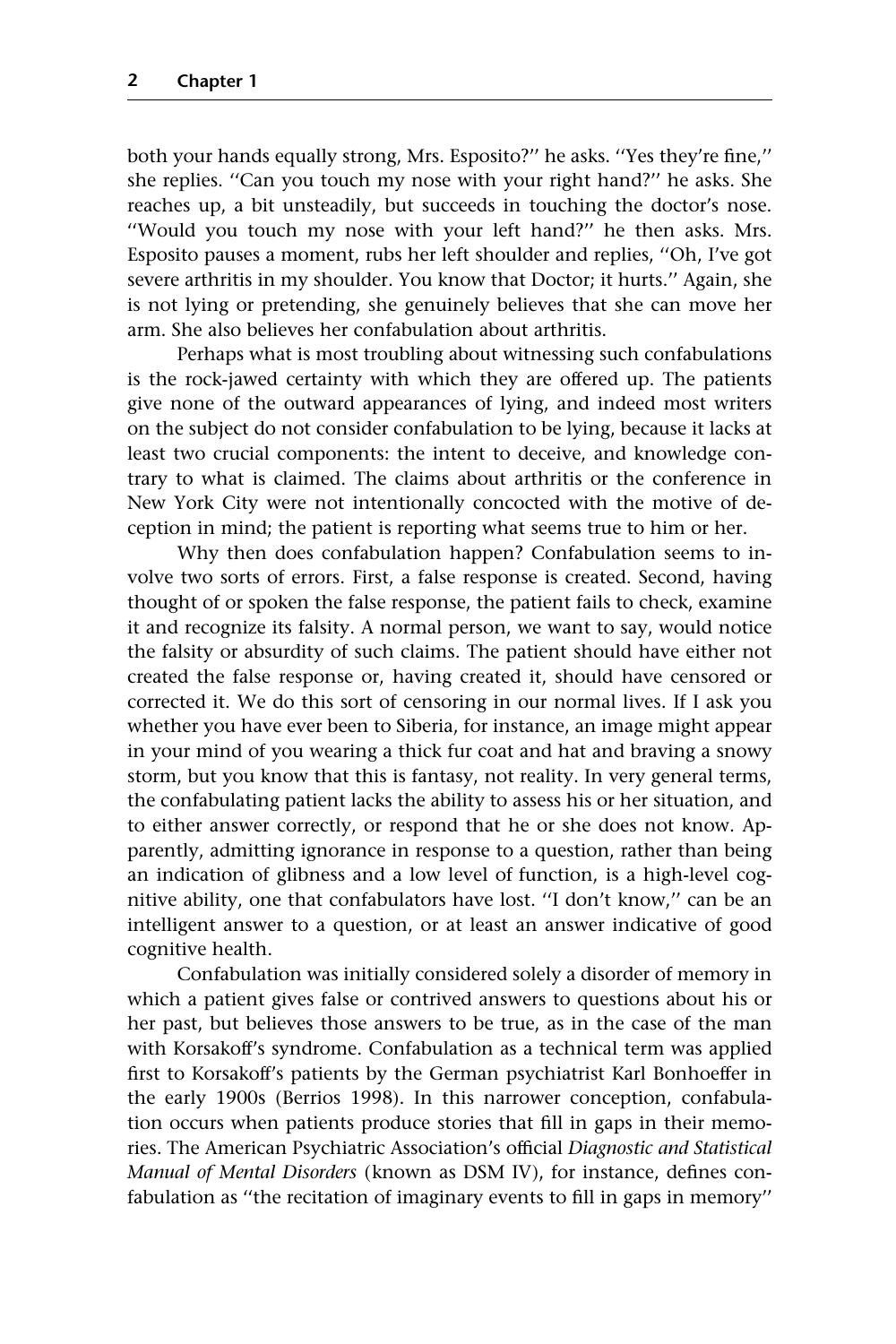(1994, 433). However, confabulation also appears in a wide variety of other syndromes, many of which involve no obvious memory problems, including as we saw, anosognosia for hemiplegia (denial of paralysis), but also split-brain syndrome, Anton's syndrome (denial of blindness), Capgras' syndrome (the illusion that an impostor has replaced a person close to the patient), and schizophrenia.

The apparent diversity of confabulation syndromes invites a search for something they have in common. If a single brain region is damaged in all of these patients, and we know something about the function of that part of the brain, perhaps this knowledge can allow us to begin to unravel the mystery of why people confabulate and what it tells us about brain function. Unfortunately, it is not that simple because the sites of damage in confabulating patients seem to be widely scattered throughout the brain. Theories of the sites of lesions in confabulation have had two rough areas of focus: the frontal lobes and the corpus callosum—the large bundles of nerve fibers that interconnect the left and right hemispheres (Pandya and Seltzer 1986). Most recently, accounts of the locus of lesion in confabulation have tended to focus on the frontal lobes (Stuss et al. 1978; Benson et al. 1996; Burgess and Shallice 1996; Johnson et al. 1997). These memory-based frontal theories are examined in chapter 3. It has long been suspected, however, that the neural locus of confabulation may have an important lateral component, owing to the presence of confabulation in split-brain patients (see chapter 7). The fact that denial of paralysis happens overwhelmingly with right hemisphere strokes also seems to indicate a lateral component in confabulation (see chapter 6).

Confabulation has also been reported in young children reporting their memories, in subjects of hypnosis, and in normal people in certain experimental settings. When normal people are asked about certain choices they made, they can produce something that sounds rather like a confabulation. Nisbett and Wilson (1977) set up a table in a department store with pairs of nylon stockings and asked shoppers to select the pair they preferred. Unbeknown to the shoppers, all of the pairs were identical. People tended to choose the rightmost pair for reasons that are not clear, but when asked the reason for their choice, the shoppers commented on the color and texture of the nylons. When they were told that the nylons were identical, and about the position effects, the shoppers nevertheless tended to resist this explanation and stand by their initial reasons. As with patients with neurological disease, the question that is raised by such behavior is, why didn't the shoppers reply that they didn't know why they preferred that pair of nylons?

Rather than being merely an odd neurological phenomenon, the existence of confabulation may be telling us something important about the human mind and about human nature. The creative ability to construct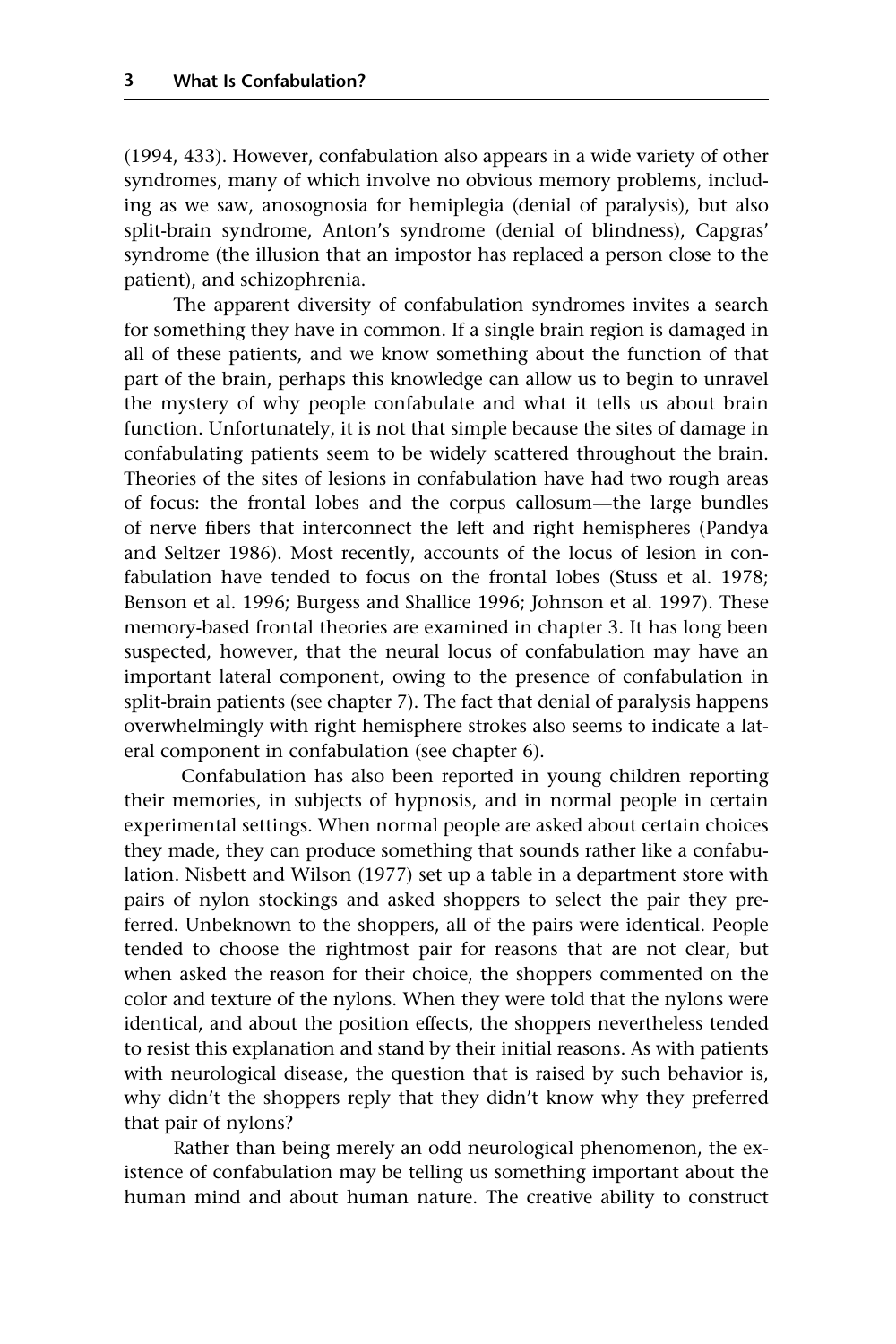plausible-sounding responses and some ability to verify those responses seem to be separate in the human brain; confabulatory patients retain the first ability, but brain damage has compromised the second. One of the characters involved in an inner dialogue has fallen silent, and the other rambles on unchecked, it appears. Once one forms a concept of confabulation from seeing it in the clinic or reading about it in the neuropsychological literature, one starts to see mild versions of it in people. We are all familiar with people who seem to be unable to say the words ''I don't know,'' and will quickly produce some sort of plausible-sounding response to whatever they are asked. A friend once described a mutual acquaintance as ''a know-it-all who doesn't know anything.'' Such people have a sort of mildly confabulatory personality, one might say. One soon learns to verify any information they offer, especially if it involves something important.

One way to connect these normal cases of confabulatory people with the clinical examples is the idea that the normal people may be the same sort of people who exhibit clinical-level confabulation after brain injury. In a study of the premorbid personality of his anosognosic patients, Weinstein reported that ''relatives saw them as stubborn, with an emphasis on being right'' (1996, 345). Confabulation in the clinic might be produced by the suddenness of the injury, but on the normal spectrum, there may be all sorts of mild degrees of it among us. Those with clinical confabulation slowly learn to check, doubt, and finally inhibit their confabulations; similarly, normal people may become mildly confabulatory for a period as they age, then learn how to correct for it.

Confabulation involves absence of doubt about something one should doubt: one's memory, one's ability to move an arm, one's ability to see, and so on. It is a sort of pathological certainty about ill-grounded thoughts and utterances. The phenomenon contains important clues about how humans assess their thoughts and attach either doubt or certainty to them. Our expressions of doubt or certainty to others affect how they hear what we say. In the normal social milieu, we like people to be certain in their communication, and strong social forces militate against doubting or pleading ignorance in many situations. A cautious weather forecaster, for example, who, when asked about tomorrow's weather always replies, ''I don't know,'' or ''Can't be sure,'' will soon be unemployed. Excessive caution is especially counterproductive when it occurs in someone in a position of power or responsibility. Imagine a general who was never sure what to do, and as a consequence never did anything, never instructed his soldiers because he always felt that he didn't know for certain what the right strategy was. Armies (and life forms) that do not move forward aggressively are soon overtaken by their enemies or competitors. Those under the authority of the leader can find admissions of ignorance especially troubling, even frightening. Imagine the president being asked what he plans to do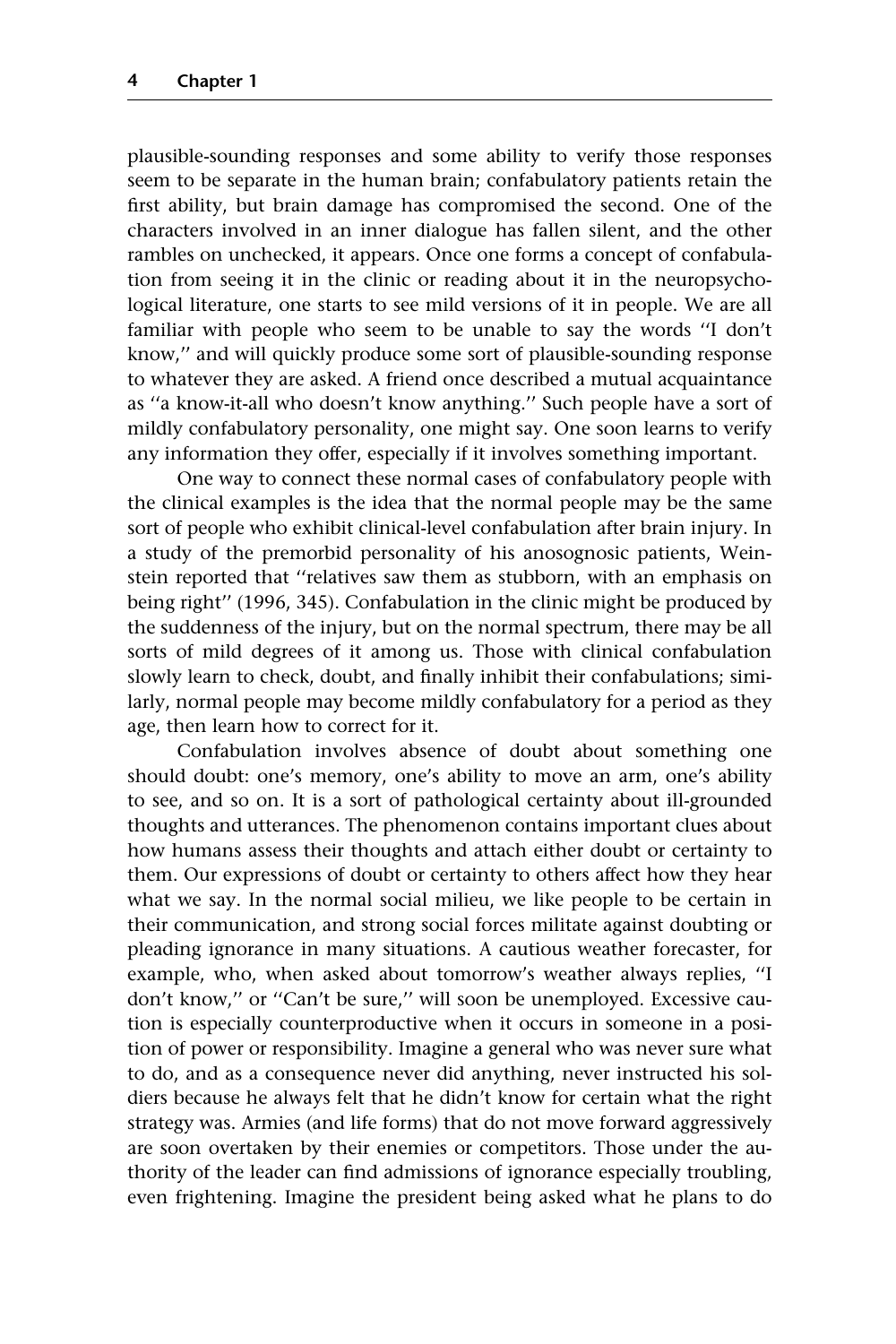about a current oil crisis, for instance, and his answering, ''I don't know what to do about it.'' The stock market would plummet. At least in some contexts, then, an answer that is possibly (or even probably) wrong is better than none at all.

There is also a clear connection here to the human gift for storytelling. Many confabulations are plausible little stories, about what one did over the weekend, or why one can't move one's arm. We all have little stories we tell ourselves and others, especially when we are asked why we did something. Lovers, for instance, are notorious for asking, ''Why do you love me?'' Often we are not really sure—we simply are drawn to the person; so much of what is important in relationships happens below the level of explicit awareness. However, we usually offer up some sort of account: ''I like your eyes,'' or ''I like your enthusiasm.'' We also each have a sort of personal story that we tell to ourselves and others—about how interesting, successful, ethical, honest, etc., we are. Are these phenomena at the normal end of a continuum, with confabulating people with neurological disorders at the other? Philosopher Daniel Dennett argued that one sort of meaning we can give to the overworked term ''the self'' is that the self is the subject of a story we create and tell to others about who we are: ''Our fundamental tactic of self-protection, self-control, and self-definition is not spinning webs, but telling stories, and more particularly concocting and controlling the story we tell others—and ourselves—about who we are'' (Dennett 1991, 418).

These stories have a unifying function according to Dennett: ''These strings or streams of narrative issue forth as if from a single source—not just in the obvious physical sense of flowing from just one mouth, or one pencil or pen, but in a more subtle sense: their effect on any audience is to encourage them to (try to) posit a unified agent whose words they are, about whom they are: in short, to posit a center of narrative gravity'' (1991, 418). Perhaps confabulation arises in part from this natural inclination toward telling stories about ourselves. Confabulation may also share with Dennett's storytelling an unintentional quality: ''And just as spiders don't have to think, consciously and deliberately, about how to spin their webs, and just as beavers, unlike professional human engineers, do not consciously and deliberately plan the structures they build, we (unlike professional human storytellers) do not consciously and deliberately figure out what narratives to tell, and how to tell them'' (1991, 418). In this Dennettian conception, confabulation is also a social phenomenon, but one that is more directly in the service of the individual than those mentioned earlier about the need for leaders to be confident. We will examine this view of confabulation in greater detail in chapter 7.

In an alternative conception, confabulation reflects the need that people have to assess their current situation and act on it quickly, without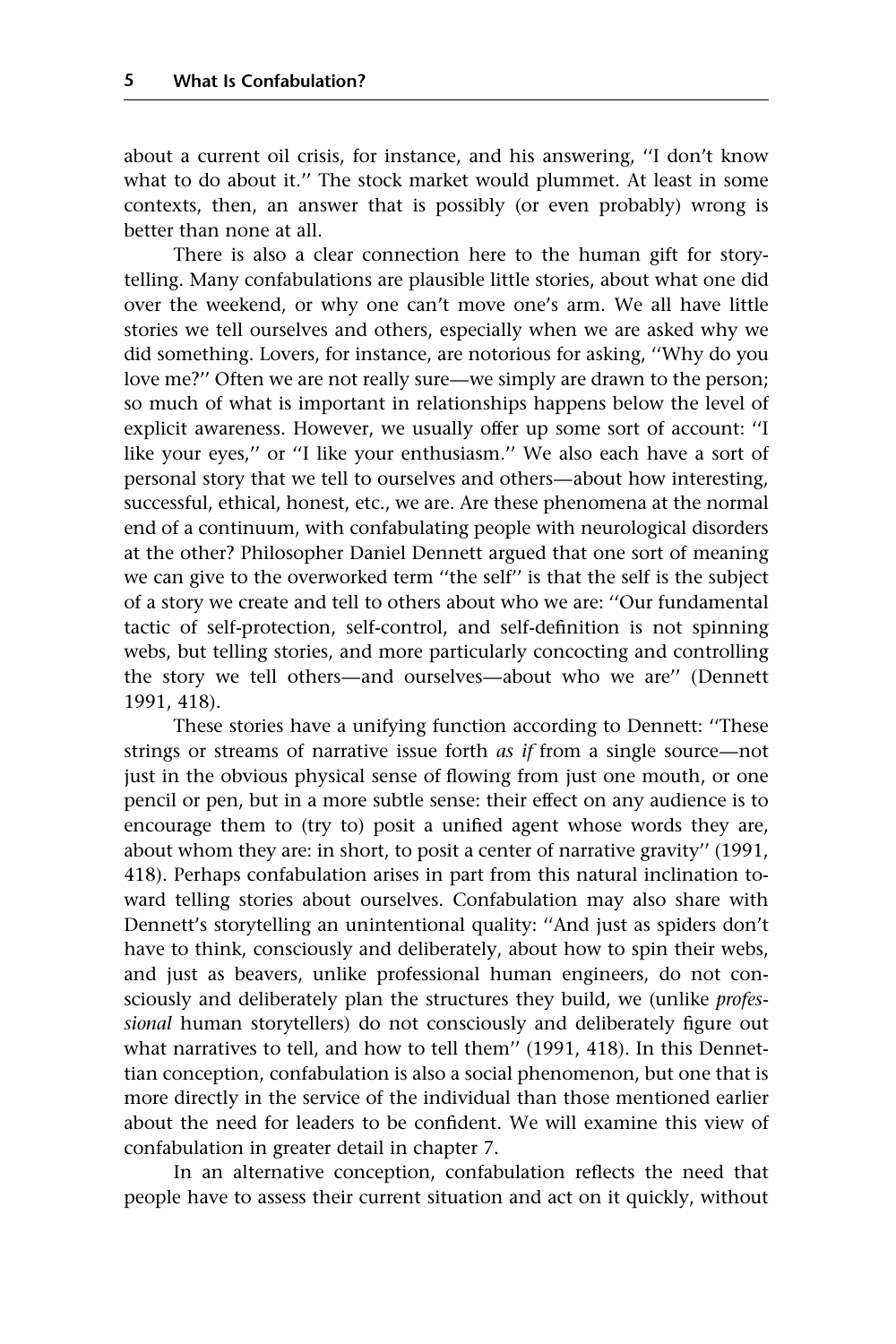pausing to consider all possibilities (Ramachandran and Blakeslee 1998). One of the brain's primary functions is to make sense of the world. Things and people must be categorized as this or that, as Tom or Mary, and decisions must be made about what to do with these things and people. Making categorizations always involves a risk of error, but doubt is a cognitive luxury and occurs only in highly developed nervous systems. One cannot focus too much on the details of what exactly the situation is, otherwise the most important issues are lost. Assuming it is a tiger rustling about in the bushes, what should I do about it? The brain has a proclivity to smooth over the rough edges and ignore certain details so as not to lose the big picture. Perhaps confabulation is a result of this sort of engineering strategy, but on a larger scale.

The brain likes to fill in gaps in the visual field, for instance. Each of your eyes has a blind spot, above and to the outside of that eye's focal center, where there are no rods or cones to receive light because the optic nerve exits the eyeball there. The reason you don't perceive a black spot in this portion of your visual field is that parts of the visual cortex fill in the blind spot, based on what is being perceived around its periphery (Ramachandran and Churchland 1994). For instance, if a solid patch of red is perceived around the periphery, these processes will fill in the blind spot with red, even though there might actually be a green spot there. Presumably the brain engages in these sorts of ''coherencing'' processes to facilitate its primary work: selection of actions from perceptions. Is the filling in of gaps in memory similar to filling in the blind spot, as Sully speculated long ago? ''Just as the eye sees no gap in its field of vision corresponding to the 'blind spot' of the retina, but carries its impression over this area, so memory sees no lacuna in the past, but carries its image of conscious life over each of the forgotten spaces'' (1881, 282). Does confabulation then belong with filling in as one of these "coherencing" or smoothing processes?

Aside from the questions about the causes and implications of confabulation for our understanding of the mind, there are also practical concerns that motivate our looking into the problem. In patients with neurological disease, confabulation is a barrier to the rehabilitation processes necessary for recovery, since they will not try to improve their memories, or their range of motion, until they acknowledge that a problem exists. The rest of us also need to know if we are prone to a problem that causes us to chronically misrepresent the world, and misunderstand and misrepresent to others how much we really know about ourselves or why we do things.

## The Etymology of ''Confabulation''

According to the Oxford English Dictionary (OED 1971), ''confabulation'' is descended from the Latin term confabulari, which is constructed from the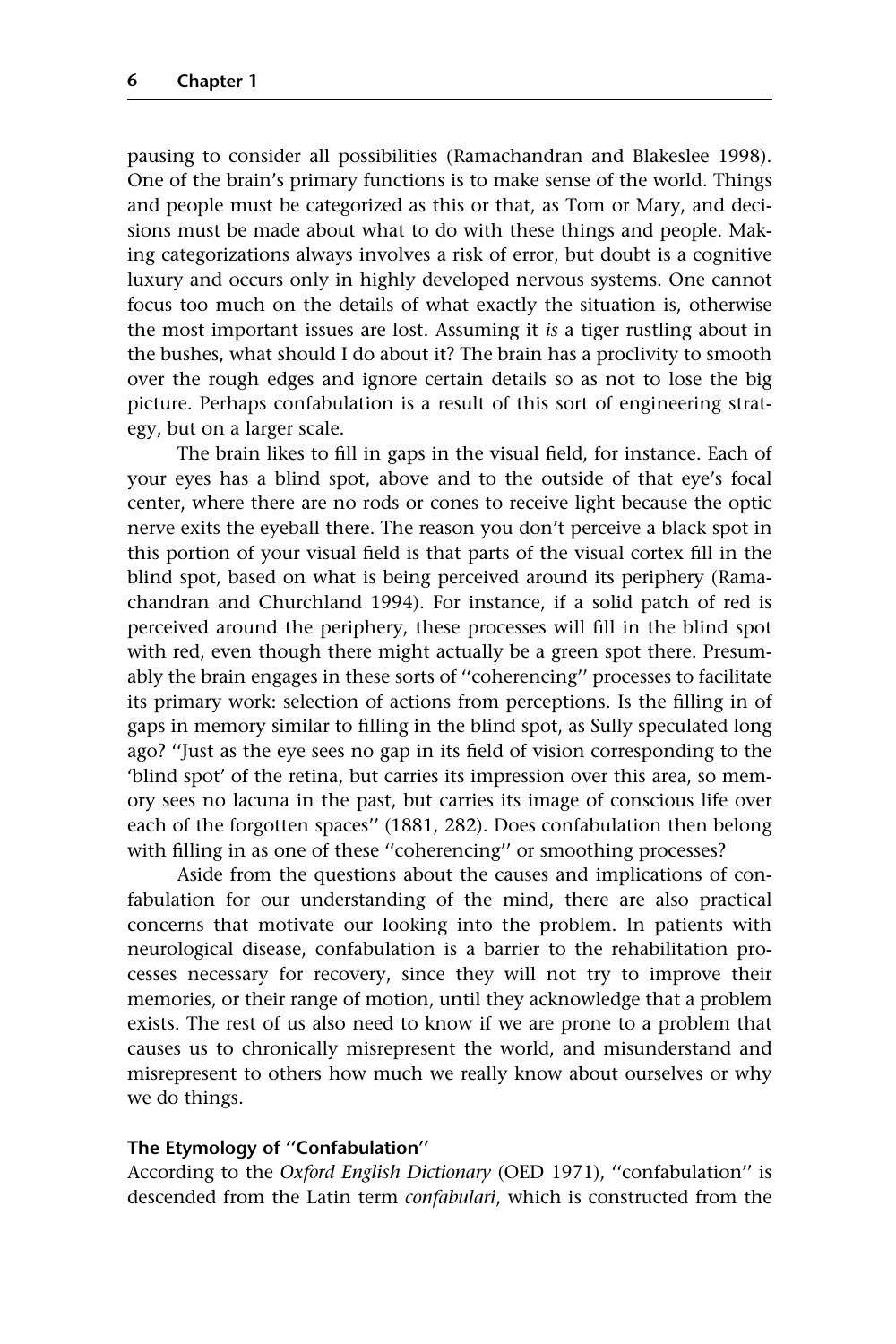roots con, meaning together, and fabulari, which means to talk or chat, so that the original meaning of ''to confabulate,'' is to talk familiarly with someone. Edgeworth wrote in 1801, for example, ''His lordship was engaged in confabulation with his groom.'' Confabulations are ''talkings,'' as Kempis translated in 1450: ''consolacions are not as mannes talkinges or confabulacions.'' The OED also notes, however, that fabula means tale, and evolved into the English word ''fable.'' So that ''to confabulate with'' another person is ''to fable with'' that person, as it were.

At the turn of the century, neurologists began applying a different sense of confabulation to some of their patients, beginning with those exhibiting what later came to be called Korsakoff's amnesia, as in the example at the beginning of this chapter (Bonhoeffer 1904; Pick 1905; Wernicke 1906). The precise definition of the neurologist's use of the word has been a subject of debate since it was introduced, however, owing to a lack of consensus as to what exactly the different essential features of confabulation are (Berlyne 1972; Whitlock 1981; Berrios 1998).

# 1.2 Confabulation Syndromes

It is widely accepted that confabulation comes in two forms, a milder version that includes the above examples, and a more severe and rare version in which the patient invents fantastic or absurd stories. The milder version was initially referred to as ''momentary confabulation'' by Bonhoeffer in his writings on patients with Korsakoff's syndrome (1901, 1904). He called these ''confabulations of embarrassment,'' and speculated that they are created to fill in gaps in memory. Alternatively, what he referred to as ''fantastic confabulation'' overlaps heavily with things people who are under the influence of delusions say. Fantastic confabulations tend to have strange, ''florid'' (Kopelman 1991), or ''extraordinary'' (Stuss et al. 1978) content. Kopelman maintained, however, that the momentaryfantastic distinction ''confounds a number of factors, which are not necessarily correlated, as the distinguishing features of the two types of confabulation; and it is wiser, perhaps, to focus attention upon one central feature by referring to 'provoked' and 'spontaneous' confabulation'' (1987, 1482).

Provoked confabulation is produced in response to a question, whereas spontaneous confabulators produce their confabulations without being asked. Kopelman's provoked–spontaneous dichotomy has gained some acceptance, and a body of recent research makes use of those concepts, for instance, in discussing whether they involve separate sites of damage (see Fischer et al. 1995; Schnider et al. 1996). An additional related question addresses whether the two types are discrete or merely represent gradations of severity. DeLuca and Cicerone (1991) resisted Berlyne's claim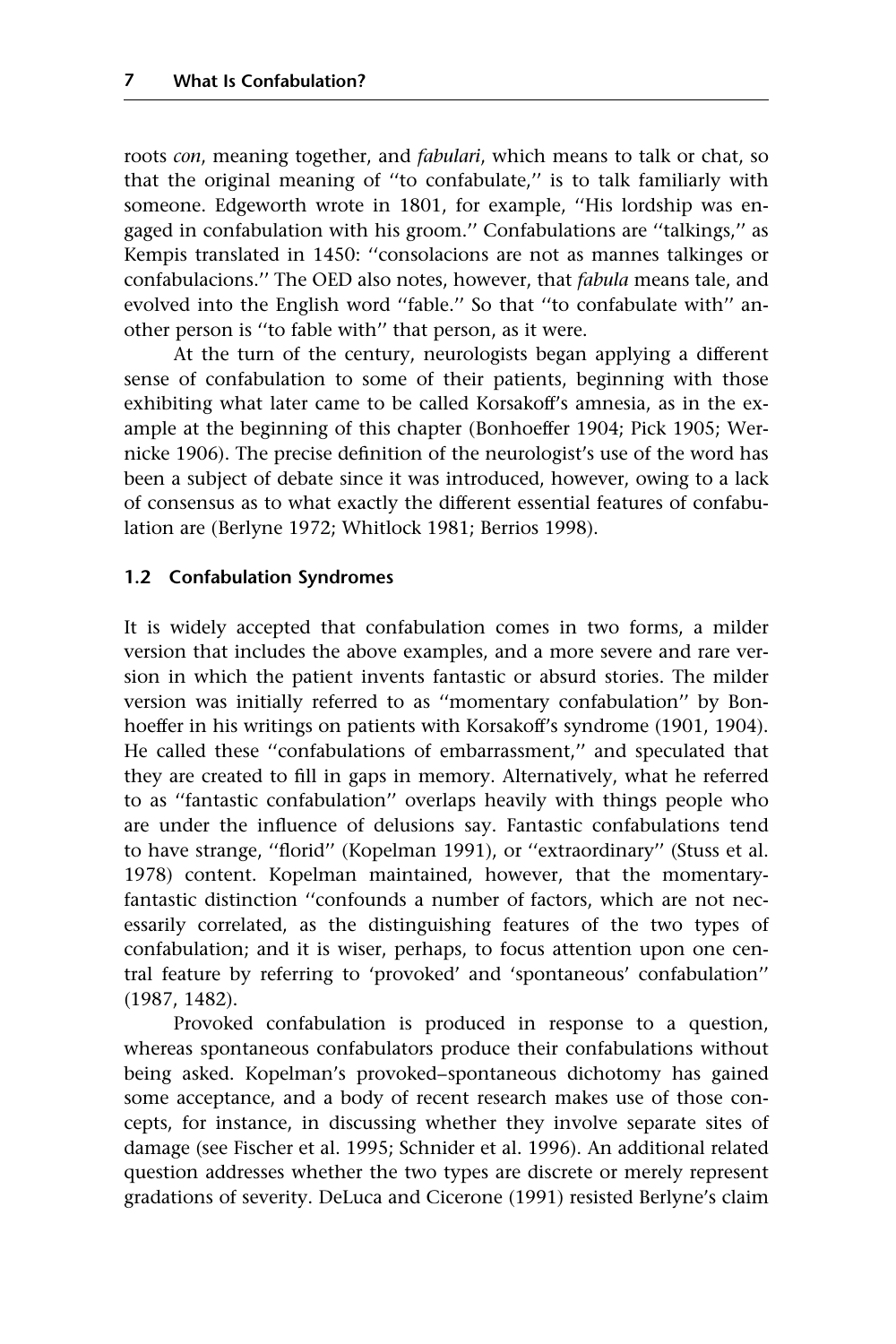that ''fantastic confabulation seems to be a distinct entity having nothing in common with momentary confabulation'' (Berlyne 1972, 33), holding that the two types exist on a continuum. Consistent with this, there are reports of patients in whom spontaneous confabulation became provoked confabulation as the patients improved (Kapur and Coughlan 1980).

We will focus primarily on the provoked or milder form of confabulation, for a number of reasons. What is fascinating about provoked confabulation is that it occurs in people who are fully in possession of most of their cognitive faculties, and able to respond correctly to all sorts of requests and questions. Spontaneous confabulations are irrational stories that presumably result from delusions, and are seen primarily in schizophrenics. The value of provoked confabulation is that it shows the cognitive apparatus malfunctioning in an otherwise sound mind. It also promises to reveal valuable insights about the functioning of the normal cognitive system. The cognitive system of the schizophrenic confabulator is so severely broken that it is much more difficult to glean insights from it.

Before we take a closer look at the definition of confabulation, we need to look at some of the raw data. What follows is a survey of the different neurological syndromes known to produce confabulation, with several examples both in the clinic and in everyday settings.

Confabulation syndromes seen in the clinic include:

- Korsakoff's syndrome
- Aneurysm of the anterior communicating artery (ACoA)
- Split-brain syndrome
- <sup>9</sup> Anosognosia for hemiplegia
- Anton's syndrome
- Capgras' syndrome
- <sup>9</sup> Alzheimer's disease
- Schizophrenia

Confabulation has also been reported in normal people in certain circumstances, including young children, subjects of hypnosis, people asked to justify opinions, and people reporting mental states.

## Confabulation in Clinical Settings

Korsakoff's syndrome is a form of amnesia, most often caused by a lifetime of heavy drinking (Korsakoff 1889; Kopelman 1987). The memory deficit typically affects autobiographical memory (our memory of what happened to us) most severely, but it can also affect semantic memory (our impersonal knowledge of concepts and facts). The most frequent sites of damage are the mamillary bodies and the dorsomedial nuclei of the thalamus. Korsakoff's amnesia is severe enough that the patient will typically have no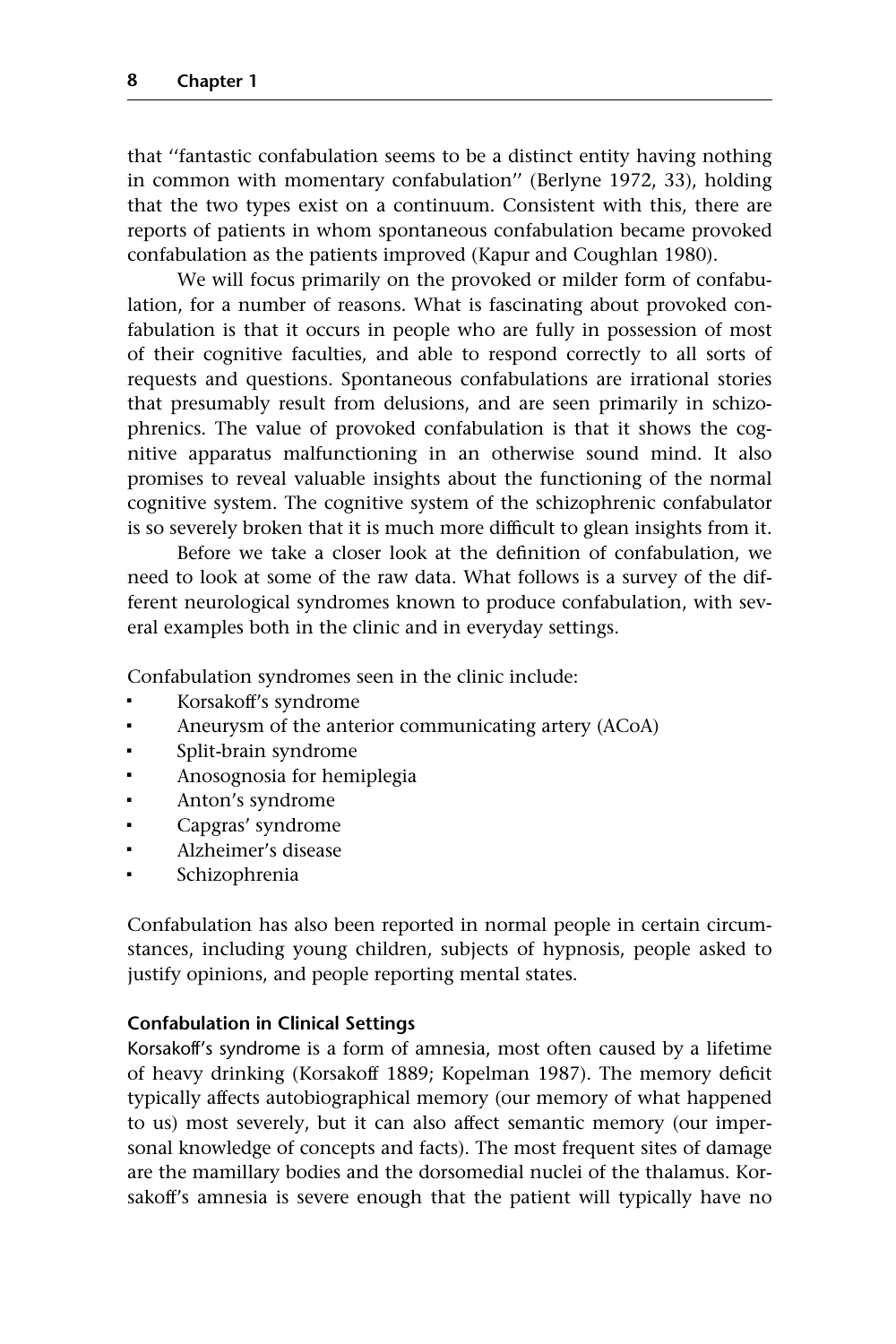memory at all of the events of the preceding day. However, when asked what he or she did yesterday, the Korsakoff's patient will often produce a detailed description of plausible (or not so plausible)-sounding events, all of it either entirely made up on the spot, or traceable to some actual but much older memory.

Berlyne gave the following example of confabulation from a patient with Korsakoff's syndrome: ''L.M. was a 46-year old chronic alcoholic. He was admitted having been found at home in a very neglected state. He was euphoric, and showed devastation of recent memory. He said that he had been brought to the hospital by two Sick Berth Attendants and a Petty officer and that he was serving at Gosport on M.T.B.'s. (He had in fact been a Chief Petty Officer on motor torpedo boats during the war.) He said that the war was on and the invasion of Europe was imminent, yet he could recollect both VE and VJ day. He gave the date correctly; when told this would mean that the war had been going on for 20 years he was unperturbed'' (Berlyne 1972, 32). Confabulatory patients often contradict themselves and, as with this man, show no interest in reconciling the contradictory claims.

Aneurysms of the anterior communicating artery, which distributes blood to a number of structures in the front of the brain, frequently produce confabulation (DeLuca and Diamond 1993; Fischer et al. 1995). They also produce a dense amnesia similar to that in Korsakoff's syndrome, leading some authors to speculate that confabulation is a deficit in monitoring information about ''source memory''—the ability to place where in time and space a remembered event occurred, since the two syndromes share this feature.

The following is a description by Johnson and co-workers of a confabulating patient with an anterior communicating artery aneurysm: ''G.S. had a number of erroneous ideas about his personal life to which he clung despite attempts to dissuade him. His fabrications were generally plausible and many involved autobiographical events that were embellished. A particularly salient confabulation was G.S.'s account of the origin of his medical condition; he believed that he had fallen and hit his head while standing outside talking to a friend, when in fact his aneurysm ruptured following an argument with his daughter'' ( Johnson et al. 1997, 192).

Aside from amnesia and confabulation, the third feature of ACoA syndrome is described as ''personality change'' (DeLuca 1993), and as with anosognosia, ACoA syndrome is accompanied by unawareness, in this case of the memory problem. Chapter 3 contains a detailed examination of this syndrome and its role as the primary piece of evidence for frontal theories of confabulation. It also contains a detailed inquiry into the locus of the lesion in Korsakoff's syndrome and any overlap it might have with lesion sites in ACoA syndrome.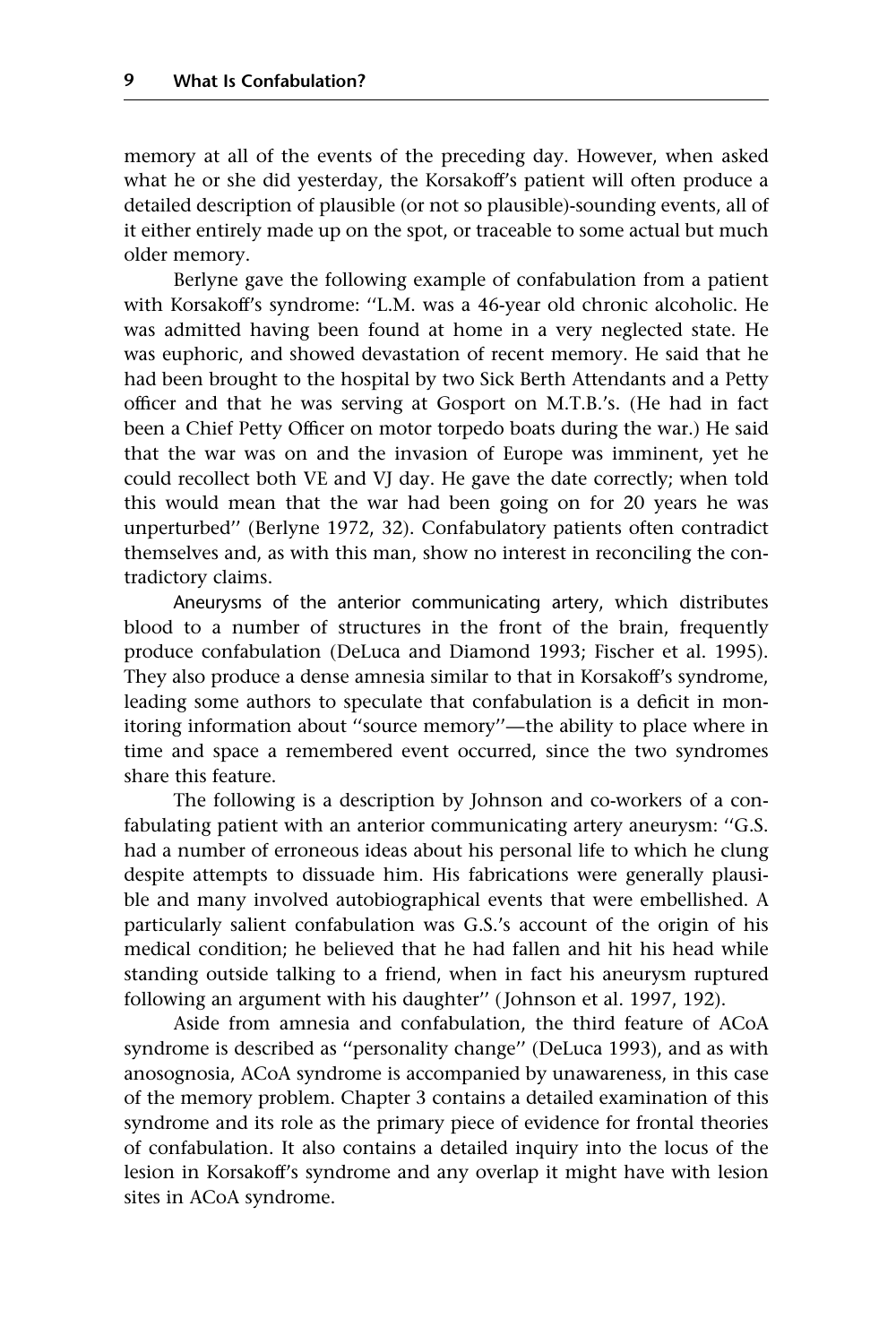Split-brain patients are epileptics who have had their corpus callosum surgically removed to lessen the severity and frequency of their seizures. In early testing of these patients in the 1960s, techniques were developed to send visual input to only one hemisphere or the other. Only the left hemisphere was thought able to give verbal responses, but it was found that the right hemisphere could understand pictorial and simple linguistic input, and could respond by pointing to pictures with the left hand [each hemisphere has control over the arm on the opposite side (Gazzaniga 1995a)]. When patients were asked about the activities of the left hand, though, the left hemisphere would answer as if it had been controlling the left hand, whereas, as a result of the operation, the left hemisphere had no idea why the left hand was doing what it was.

Several times during testing of the split-brain patients the left hemisphere produced reasonable-sounding but completely false explanations of the left hand's pointing behavior. In one study, a picture of a snow scene was lateralized to the right hemisphere of patient P.S., while a picture of a chicken claw was displayed to his left hemisphere. Then an array of possible matching pictures was shown to each hemisphere. P.S. responded correctly by pointing at a snow shovel with his left hand and at a chicken with his right hand. But when he was asked why he had chosen these items, he responded, ''Oh, that's simple. The chicken claw goes with the chicken, and you need a shovel to clean out the chicken shed'' (Gazzaniga 1995a, 225). In another study, a picture of a naked woman was shown only to the right hemisphere, using a tachistoscope (Gazzaniga and LeDoux 1978, 154). When the patient was asked why she was laughing, the left hemisphere responded, ''That's a funny machine.''

Anosognosia is exhibited by people with many types of neurological disorders, but it occurs most frequently after stroke damage to the inferior parietal cortex of the right hemisphere (Bisiach and Geminiani 1991; Heilman et al. 1991). Damage here can produce paralysis or great weakness of the left arm or of the entire left side of the body. This paralysis can be accompanied by neglect, a condition in which the patient ignores the left side of the body and its surrounding space. A patient with neglect typically will not eat food on the left side of the plate or wash the left side of the body, and will not notice people standing quietly on her left. Some patients with this left-side paralysis and neglect also exhibit anosognosia for several days after a stroke. Approached on her right side as she lies in bed and asked whether she can use her left arm, such a patient will answer matterof-factly that she can. When the neurologist tells the patient to touch his nose with her left arm, the patient will try in vain to reach it, or will occasionally reach out with her right arm instead. But often, she will produce a confabulation, saying something such as, ''I have never been very ambidextrous,'' or ''These medical students have been probing me all day and I'm sick of it. I don't want to use my left arm'' (Ramachandran 1996b, 125).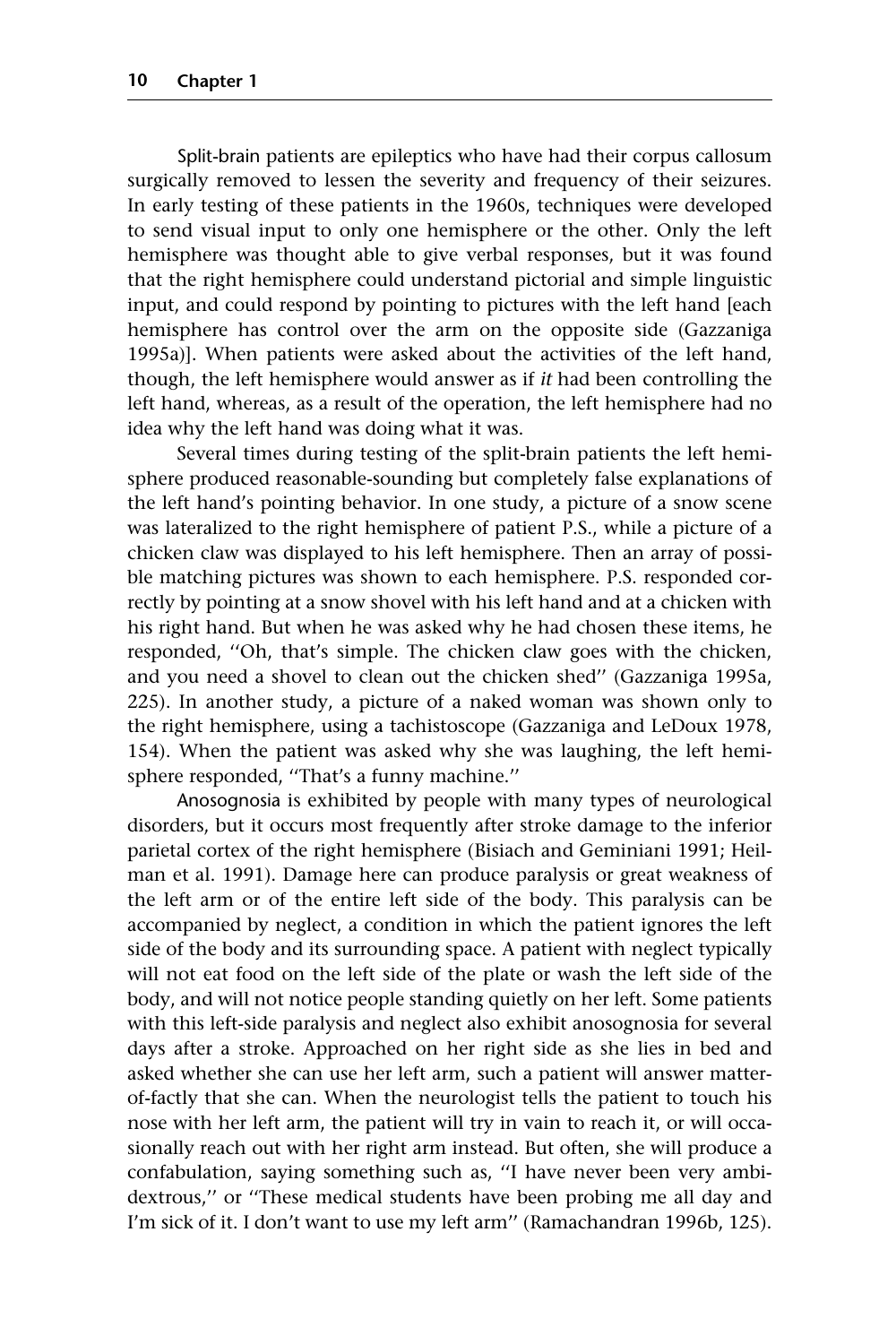When asked whether she reached successfully, the patient who tried to reach will often say that she did, and a large percentage of these patients will claim that they saw their hand touch the doctor's nose.

Neglect and denial can also be accompanied by asomatognosia, in which the patient denies that the paralyzed or greatly weakened arm even belongs to him or her. Sandifer (1946, 122–123) reported the following dialogue between an examining physician and an anosognosic patient:

```
Examiner (holding up patient's left hand): "Is this your hand?"
```
Patient: "Not mine, doctor."

Examiner: ''Whose hand is it then?''

Patient: "I suppose it's yours, doctor."

Examiner: ''No, it's not; look at it carefully.''

Patient: "It is not mine, doctor."

Examiner: "Yes it is, look at that ring; whose is it?"

Patient: ''That's my ring; you've got my ring, doctor.''

Examiner: ''Look at it—it is your hand.''

Patient: "Oh, no, doctor."

Examiner: ''Where is your left hand then?''

Patient: ''Somewhere here, I think.'' (Making groping movements toward her left shoulder.)

The patients give no sign that they are aware of what they are doing; apparently they are not lying, and genuinely believe their confabulations. They do not give any outward signs of lying, and their demeanor while confabulating was described by Kraepelin (1910) as ''rocklike certitude.'' In one experiment that affirms the sincerity of confabulators, anosognosics with left-side paralysis were given the choice of performing a two-handed task (tying a shoe) for a reward of \$10, or a one-handed task (screwing a light bulb into a socket) for \$5. The patients uniformly selected, then failed at the two-handed task. In contrast, those who had left-side paralysis caused by a right hemisphere stroke but no anosognosia systematically chose the one-handed task (Ramachandran 1995). In the clinic, anosognosics are often observed trying to use their paralyzed left arms or legs.

The fact that the overwhelming majority of neglect patients ignore the left side of personal space as a result of right hemisphere damage seems to lend support to the claim that the causes of confabulation have an important lateral component. Confabulating neglect patients share with splitbrain patients the feature of having a left hemisphere cut off from the information it needs to answer the doctor's questions. Chapter 6 examines these connections after giving a thorough description of what is known about this type of anosognosia.

Another type of anosognosic patient denies that he or she is blind. Known as Anton's syndrome, this is a rare condition that is typically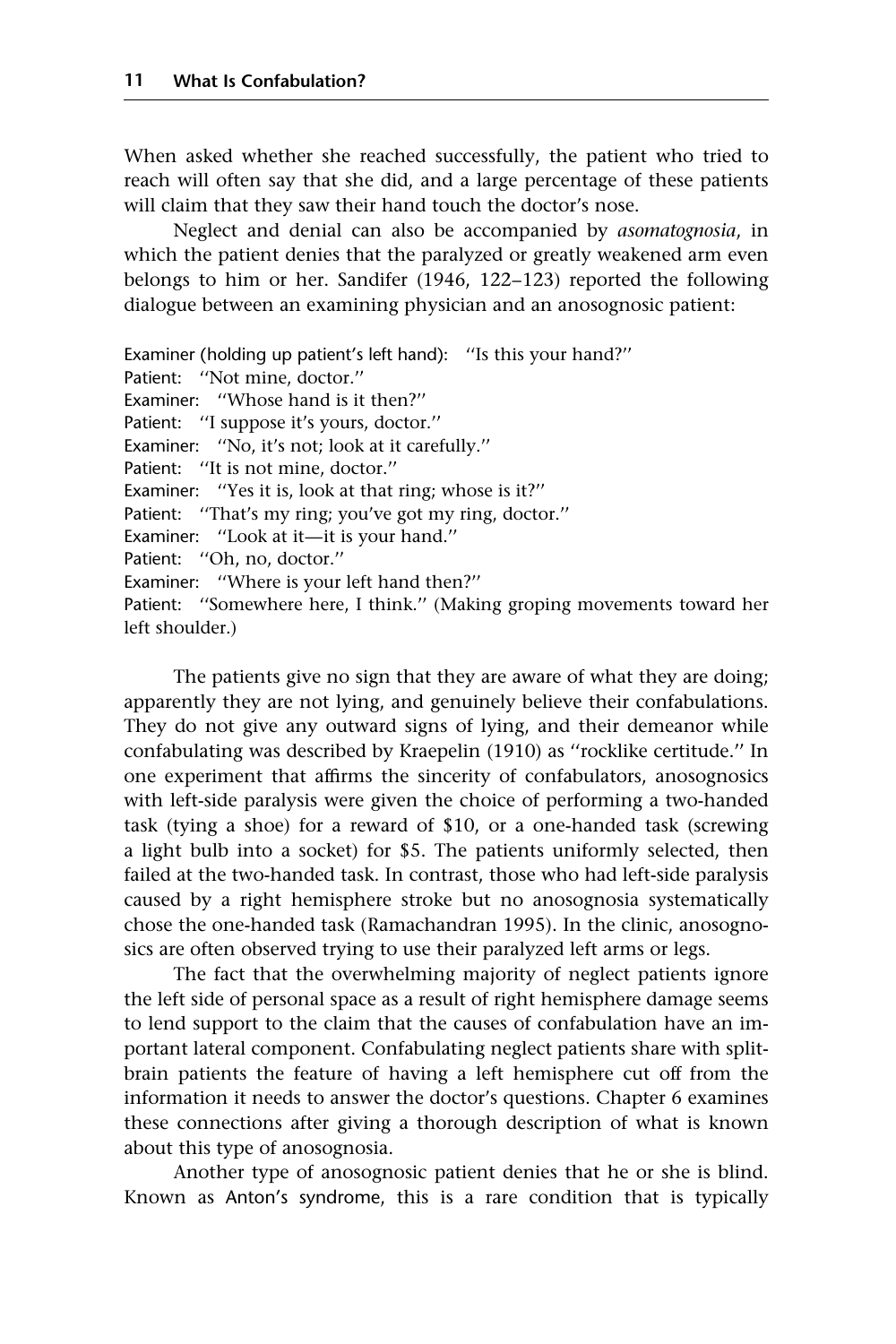traceable to bilateral damage to the occipital lobes, areas at the back of the brain specialized for visual processing (Anton 1899; Swartz and Brust 1984), coupled with frontal damage. The occipital damage can cause a condition known as cortical blindness—blindness that is due to cortical damage rather than damage to the eyes or optic nerves. A small percentage of patients with cortical blindness also exhibit Anton's syndrome; they tend to have either diffuse damage caused by dementia, or circumscribed frontal lobe lesions (McDaniel and McDaniel 1991). Those with Anton's syndrome can be quite rational in general, until one asks them to describe what they see. They typically produce a description that is logical or plausible, but false. For instance, if asked to describe what their doctor is wearing, they will provide a full description of a generic doctor. When confronted with the falsity of the description, the patients make excuses similar to those of patients who deny paralysis. Benson's patient with Anton's syndrome ''adamantly denied any visual problems, often complaining that the light was poor in the room, that he did not have his best pair of glasses with him, or that it was nighttime" (1994, 87).

Capgras' syndrome is a rare condition in which a patient claims that people close to him or her, typically parents, spouses, or children, have been replaced by impostors (Capgras and Reboul-Lachaux 1923). The locus of the lesion is unknown, but a consensus is building that it involves a temporal lobe lesion in concert with a frontal lesion (e.g., Signer 1994). The most popular current hypothesis about why the impostor delusion is formed is that the patient is missing a feeling of emotional arousal that the sight of a significant person normally produces, and that the impostor claim is a confabulation created to explain why the person feels different to the patient. V. S. Ramachandran and I asked a patient with Capgras' syndrome point-blank why someone would pretend to be his father. His reply was: ''That is what is so strange, Doctor—why should anyone want to pretend to be my father? Maybe my father employed him to take care of me—paid him some money so he could pay my bills'' (Hirstein and Ramachandran 1997, 438). This patient, D.S., also had the same illusion when presented with photographs of himself, as shown in the following interchange (1997):

Examiner (Pointing to photograph of D.S. taken two years ago when he had a moustache): ''Whose picture is this?''

Patient: ''That is another D.S. who looks identical to me but he isn't me—he has a moustache.''

Capgras' syndrome is different from many other confabulation syndromes in that the confabulation posits something different from the status quo, compared with the denials of anosognosics, which seem to be designed to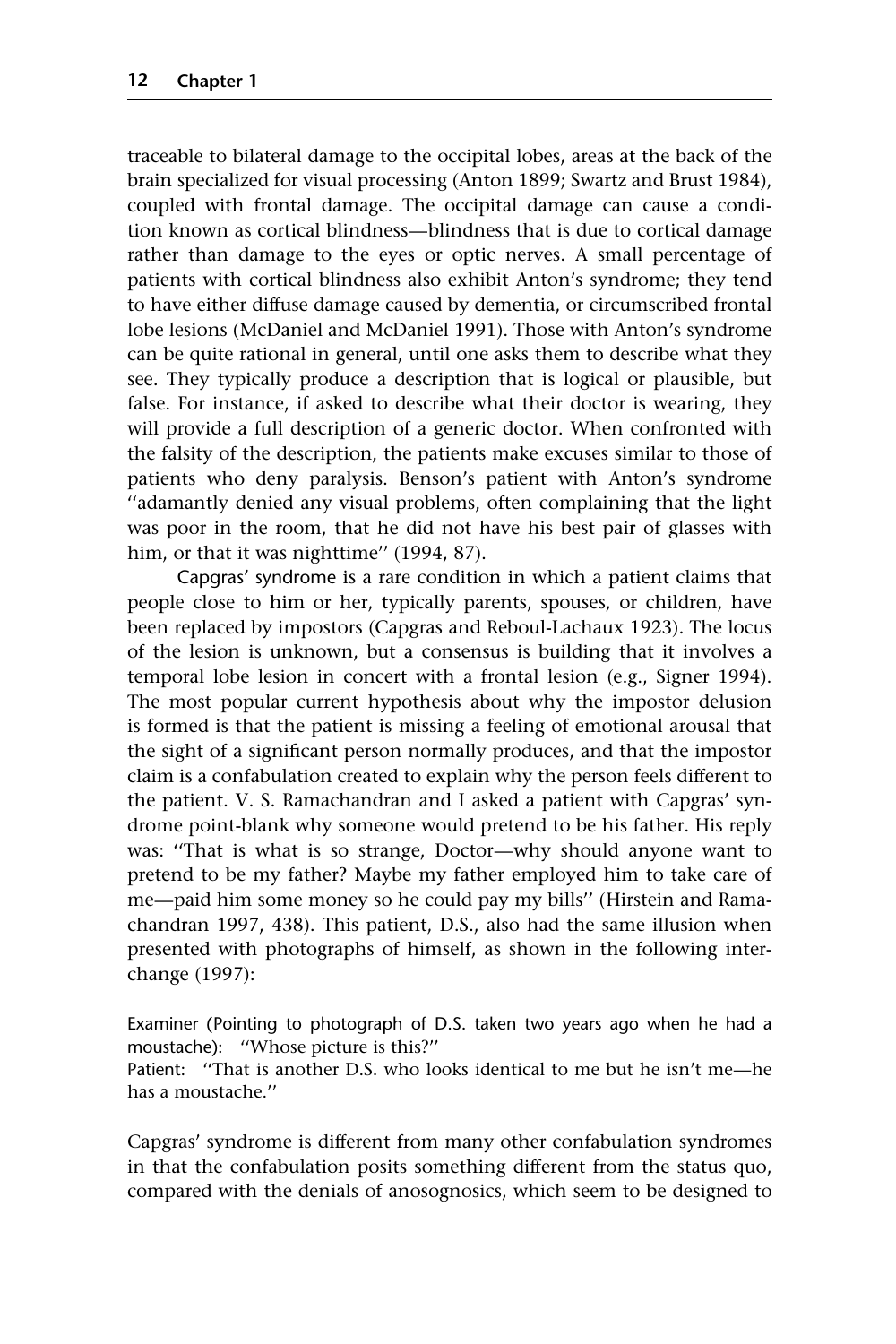affirm the patient's old body image. The behavior of Capgras' patients tends to be consistent with their impostor claims; there are reports of patients killing the ''impostors,'' for instance.

Alzheimer's disease involves the loss of neurons in several different brain areas, and manifests itself in a progressive loss of abilities in several different cognitive tasks (Wells and Whitehouse 1996). It is the most common type of what neurologists call dementias. Confabulations produced by these patients tend to be similar to those produced by people with Korsakoff's syndrome (Kopelman 1987, 1991). The conventional wisdom is that confabulation occurs in Alzheimer's disease when the diffuse cortical atrophy reaches a point at which the frontal lesions necessary to produce confabulation occur (see Kern et al. 1992), perhaps overlapping with the lesions found in Korsakoff's or in aneurysms of the anterior communicating artery.

Schizophrenia is a serious psychological disorder that involves largescale disruptions in perception, emotions, thinking, and behavior ( Jeste et al. 1996). Unlike some of the other syndromes we have discussed, there is no widely agreed-upon theory as to the locus of damage in the schizophrenic brain. Nathaniel-James and Frith (1996) first broached the idea that confabulation is present in schizophrenics (see also Kramer et al. 1998). They read narratives adapted from Aesop's fables to schizophrenic patients, then immediately afterward asked the subjects to recall as much of the story as they could. When the subjects inserted features that were not present in the story, these were counted as confabulations. Nathaniel-James and Frith suggested that schizophrenics share with frontal damage patients the inability to suppress inappropriate responses, something that links confabulation with the phenomenon of disinhibition (there is more on this in chapter 4).

#### Confabulation in Normal People

Young children sometimes confabulate when asked to recall events. Ackil and Zaragoza (1998) showed first-graders a segment of a film depicting a boy and his experiences at summer camp. Afterward the children were asked questions about it, including questions about events that did not happen in the film. One such question was, ''What did the boy say Sullivan had stolen?'' when in fact no thefts had taken place in the film. The children were pressed to give some sort of answer, and the experimenters often suggested an answer. When the children were interviewed a week later, the false events as well as the suggested answers had been incorporated into their recollections of the movie. These false memories are discussed further in chapter 3.

Subjects of hypnosis may confabulate when they are asked to recall information associated with crimes (Dywan 1995, 1998), causing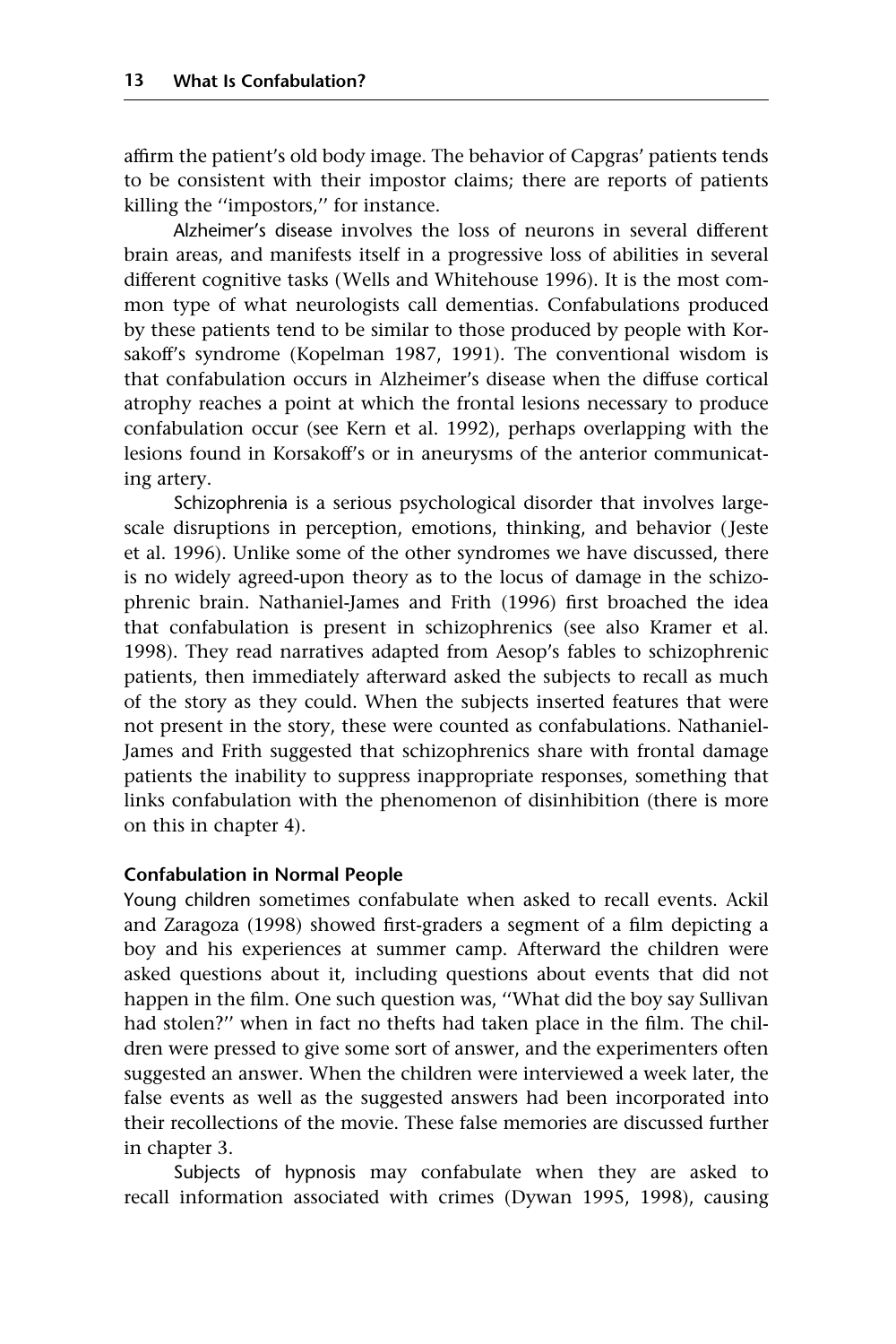researchers to warn criminologists about the dangers of obtaining information from hypnotized subjects. There are also anecdotal reports of hypnotized subjects confabulating when asked why they did something in accord with their hypnotic suggestion. For instance, a stage hypnotist gives his subject the suggestion that he will wave his hands whenever he hears the word ''money.'' When asked later why is he is waving his hands, the subject replies ''Oh, I just felt like stretching.''

In addition to the experiment described earlier, in which shoppers were asked their preferences about nylon stockings, Nisbett and colleagues conducted several other experiments that also seem to show confabulation by normal people. In one study, subjects with insomnia were given a placebo pill and were told it would produce rapid heart rate, breathing irregularities, bodily warmth, and alertness–all normal symptoms of insomnia (Storms and Nisbett 1970). The experimenters' idea was that knowledge of having taken the pill would cause the subjects to fall asleep earlier because they would be able to attribute their symptoms to the pill, rather than to whatever emotional turmoil in their lives was actually producing the insomnia. This is exactly what happened; the subjects reported going to sleep more quickly. However, when asked why they fell asleep earlier, they seemed to confabulate: ''Arousal subjects typically replied that they usually found it easier to get to sleep later in the week, or that they had taken an exam that had worried them but had done well on it and could now relax, or that problems with a roommate or girlfriend seemed on their way to resolution'' (Nisbett and Wilson 1977, 238).

Philosophers have found the concept of confabulation useful in describing people's reports of what went on in their minds during certain tasks such as solving puzzles (see also Nisbett and Wilson 1977). Philosophers of a behaviorist bent find the idea of confabulation amenable to their contention that we do not have reliable access to what goes on in our minds; that is, that introspection is not to be understood on the model of seeing, and that reports of introspections are not similar to reports of seen events. Dennett says, ''there are circumstances in which people are just wrong about what they are doing and how they are doing it. It is not that they lie in the experimental situation but that they confabulate; they fill in gaps, guess, speculate, mistake theorizing for observing. . . . They don't have any way of 'seeing' (with an inner eye, presumably) the processes that govern their assertions, but that doesn't stop them from having heartfelt opinions to express'' (1991, 94).

These normal people seem similar to the split-brain patients described earlier, who confabulated about why their left hands performed certain actions. In chapter 7 we examine the idea that certain reports of mental states are confabulations.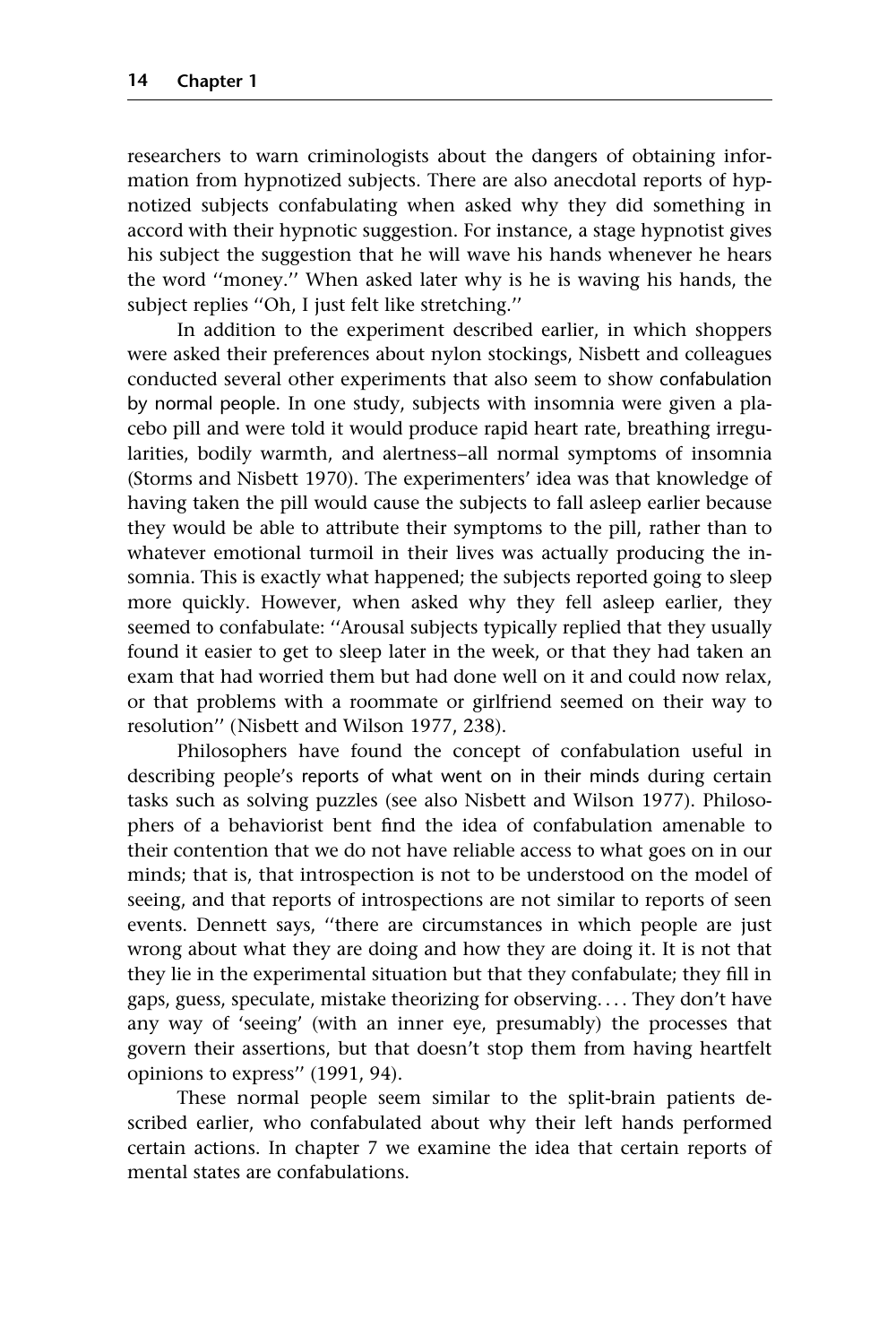#### 1.3 Features of Confabulation

Two very different sorts of activities might equally well be described as defining confabulation. The first activity has as its goal defining the word based on how people use it; the second focuses on determining what confabulation itself is. To put it another way, the first activity describes what the word means to people who use it, and the second focuses on what the word refers to.

The first activity involves discovering what criteria or conditions people normally apply when they use a word. The characteristics that we apply for ''gold,'' for instance, include a yellowish color and a somewhat soft and heavy consistency compared with other metals. What actually makes a metal gold, however, is that it is made up of a certain type of atom; it has an atomic weight of 79. Some substances may look and feel like gold, such as iron pyrite (fool's gold), but are not gold because they lack the atomic and molecular structure of true gold (Putnam 1971; Kripke 1977).

Because of the distinction between the meaning and referent of a word, people are sometimes wrong about what they are referring to. People thought that ''jade,'' for instance, referred to a single type of green stone, which makes elegant jewelry. It turns out that they were wrong. There are two chemically different types of stone to which this term is applied, one of which is much more attractive (jadeite) and valuable than the other (nephrite). Closer to our topic, ''schizophrenia,'' for example, may turn out to refer to more than one type of brain disorder ( Jeste et al. 1996).

The second activity in defining confabulation involves delineating the actual phenomena that people refer to when they use the word, even if they are wrong in their beliefs about them. Each of the seven criteria discussed in the following pages can initially be seen either as part of the meaning of the term "confabulation," or as designating its actual features. As with jade and gold, these two aspects can be teased apart, which we will have to do on certain occasions. We might agree that a particular criterion is currently part of the meaning of confabulation, but find on investigation that it is not actually a feature of the phenomenon once we understand what confabulation actually is. These criteria and their proposed features are discussed next.

## Criteria for Confabulation

1. Does the Patient Intend to Deceive? The orthodox position is that the patient has no intent to deceive. Ramachandran's result, in which patients who denied their paralysis attempted two-handed tasks, is one piece of evidence in support of this claim. Confabulation is not lying, which involves clear intent to deceive.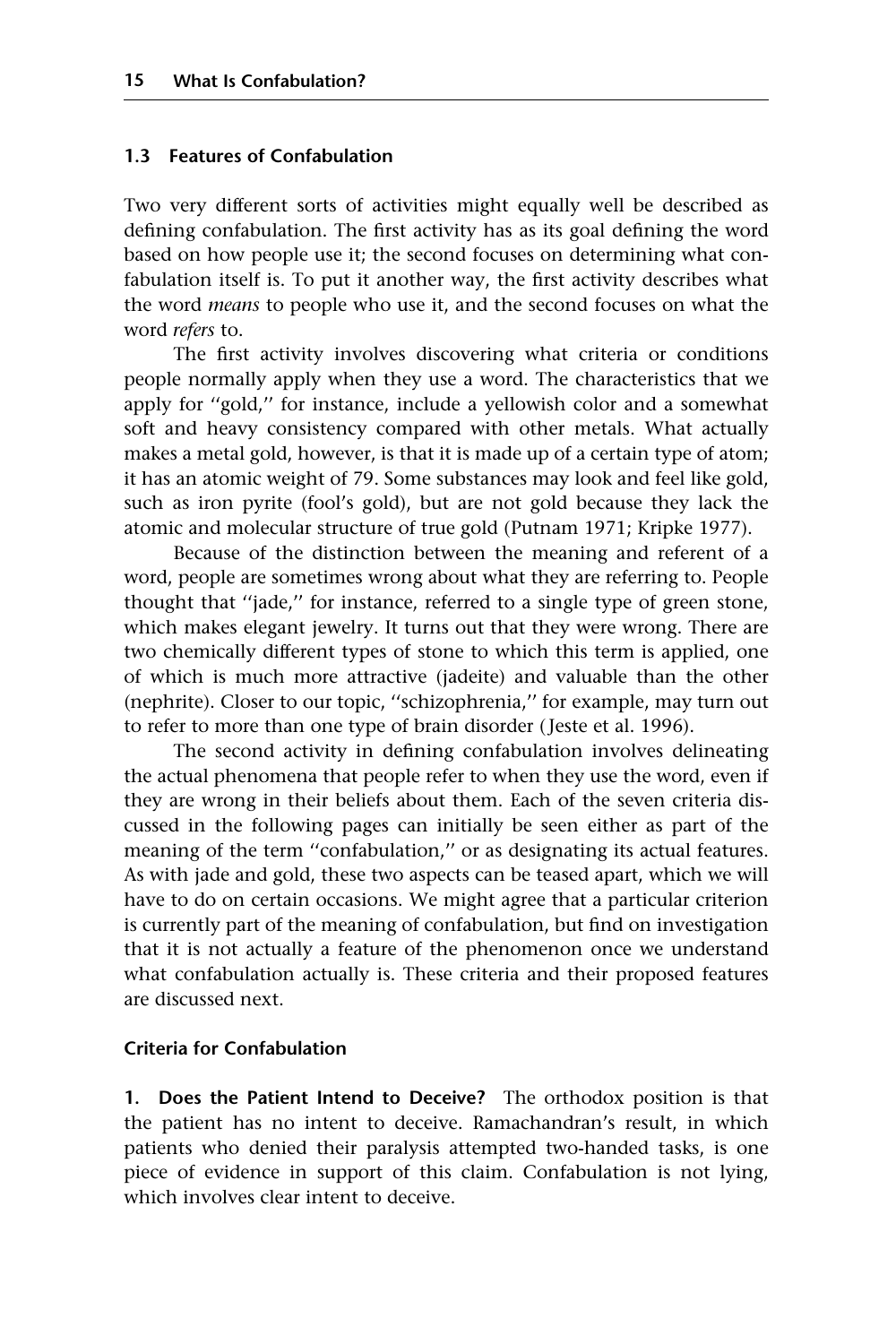I lie to you when (and only when)

- 1. I claim  $p$  to you.
- 2.  $p$  is false.
- 3. I believe that  $p$  is false.
- 4. I intend to cause you to believe  $p$  is true by claiming that  $p$  is true.

Confabulators do not satisfy the third condition since they seem to steadfastly believe what they say. The following dialogue, from DeLuca (2001, 121), shows a man with an anterior communicating artery aneurysm who is sincere about what he claims:

Doctor: You indicated last night you were working on a number of projects at home.... What would you say if I told you you were actually here in the hospital last night?

Patient: I'd be surprised, because my experience, what I learn from my eyes and ears tells me differently.... I'd want some evidence. I'd want some indication that you knew about my private world before I gave any cognizance.

Doctor: Would you believe me?

Patient: Not out of the blue, especially since we haven't even met (an illustration of the patient's amnesia).

Doctor: What if your wife was here and she agreed with me, what would you think at that point?

Patient: I'd continue to resist, but it would become more difficult.

2. Does the Patient Have Some Motive Behind His or Her Response? This criterion is of course related to the first one about intent to deceive; lying typically functions in the service of some motive. The most obvious motive in the case of confabulation would be a desire to cover up one's deficit. Some older textbooks combine the questions of motive and deception in a way that looks as if the authors are claiming that deception is intentional. Freedman et al. said that the patient recovering from amnesia after head injury ''usually has a tendency to confabulate in order to cover his recent memory defect'' (1975, 1428). Whitlock (1981) took these authors to task for their apparent attribution of intention to deceive, but the authors may not actually have been guilty of this. They were stumbling over a problem philosophers have encountered in their investigation of the problem of self-deception—how to describe behavior that seems to fall between the intentional-unintentional distinction. We will pursue this question in detail in chapters 8 and 9.

Another motive sometimes cited is the desire to avoid something known as the ''catastrophic reaction,'' where the patient comes to the horrible realization that he or she is paralyzed, has lost her memory, etc. and becomes depressed (Gainotti 1975; Zangwill 1953). A third possible motive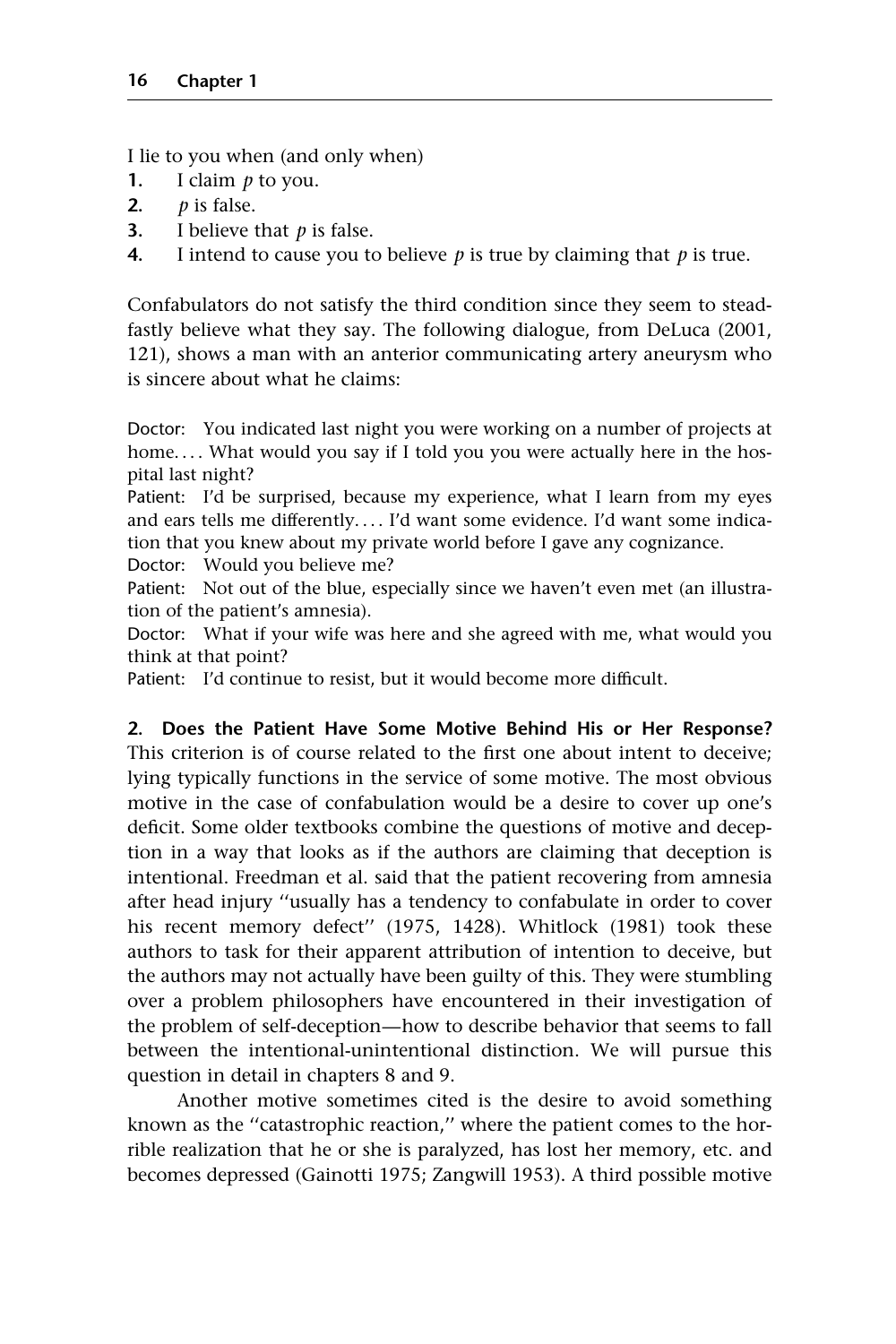that may also be at work in normal cases of confabulation is simply the desire to avoid saying, ''I don't know,'' especially when the provoking question touches on something people are normally expected to know.

3. Must a Defective Memory Be Involved? Because it was first encountered in memory disorders, confabulation is traditionally defined in such a way that it must be accompanied by a memory deficit. Berlyne's classic definition of confabulation is that it is ''a falsification of memory occurring in clear consciousness in association with an organically derived amnesia'' (1972, 38). Similarly, Mercer et al. stated that ''a necessary (though not sufficient) prerequisite for confabulation is impaired memory function'' (1977, 433). Patients with Capgras' syndrome, however, do not have an obvious memory deficit. Nathaniel-James and Frith (1996) also argued that their schizophrenic patients exhibit confabulation in the absence of a memory deficit (see also Weinstein et al. 1956; Weinstein 1996). Similarly, confabulation in split-brain patients and in anosognosics is not accompanied by any obvious memory deficit. Even in the case of the memory confabulation syndromes, such as Korsakoff's, we will see that there are several indications that amnesia and confabulation are caused by damage to different brain areas.

4. Must the Confabulation Be in Response to a Question or Request? The traditional approach is of course covered by the distinction between spontaneous and provoked confabulation. This difference is important, since the questioning of the examiner sets up a special context in which an authority figure is soliciting information, which is not present in the case of spontaneous confabulation. Several outcomes seem available here. It might turn out that spontaneous confabulation is not actually confabulation, but simply the expression of a delusion. Alternatively, it might turn out that there are two types of confabulation, and the spontaneous-provoked distinction does not draw the correct boundary between the two types.

5. Does the Confabulation Fill a Gap? According to this criterion, confabulations fill in gaps at a certain level in the cognitive system. Perhaps this is because confabulation is another example of a tendency exhibited at many levels of brain function, to produce complete, coherent representations of the world. There are, however, several problems with Korsakoff's idea that confabulation fills a gap in the patient's memory. For one thing, a patient with Korsakoff's syndrome does not merely have a gap in episodic memory about recent activities; there is nothing there at all. The "gap" is not properly filled either, since it is filled with a (probably) false claim, with mud rather than mortar. It might seem to the patient, however, that he has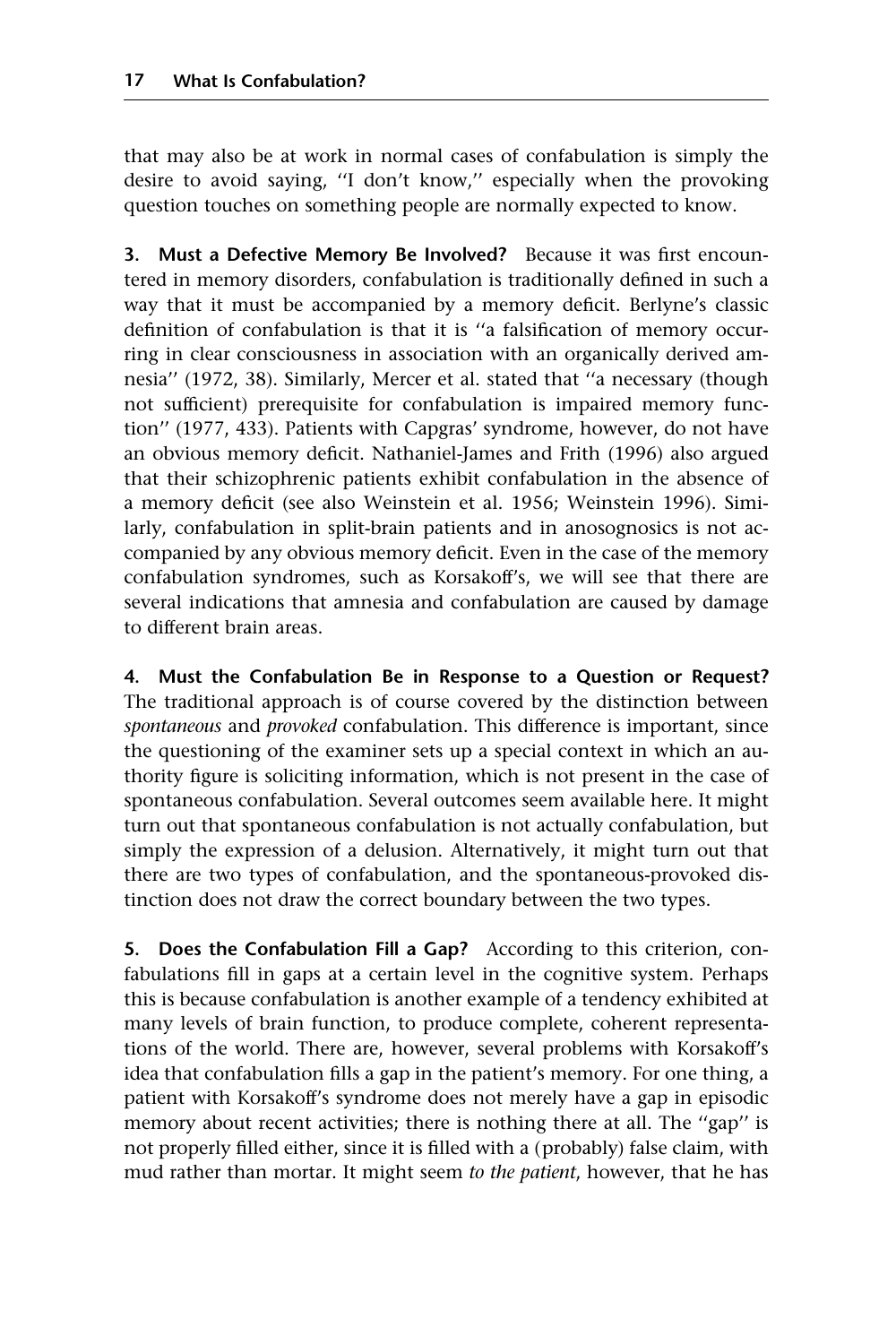merely a gap in his memory, and that confabulation fills that gap; but again, this may be making it all too intentional.

6. Are Confabulations Necessarily in Linguistic Form? Several researchers have categorized nonlinguistic responses as confabulatory. Lu et al. (1997) had patients point to fabric samples with one hand to indicate which texture of fabric they had been stimulated with on the other hand. The patients also had the option of pointing to a question mark in trials in which they had not been stimulated, a nonlinguistic version of answering ''I don't know.'' The authors operationally defined confabulation as failure to point to a question mark. Bender et al. (1916) applied the term ''confabulation'' to the behavior of patients when they produced meaningless drawings as if they were familiar designs. Similarly, Joslyn et al. (1978) had patients reproduce from memory certain drawings they had seen, and described cases in which the patients added extra features that were not actually present as confabulations (see also the work of Kern et al. [1992] on Alzheimer's disease, and Chatterjee [1995] on neglect).

These uses of confabulation seem to conflict with the idea that confabulators tell stories, which are usually false. Pointing at a piece of cloth, or answering ''yes'' rather than ''I don't know'' to a question do not seem to be confabulations according to this view. Those researchers seemed to be conceiving of confabulation as a broader epistemic phenomenon, rather than as a narrower, purely linguistic one. In the epistemic view, a confabulation is a poorly grounded claim, and a confabulatory person tends to make epistemically ill-grounded claims. Similarly, ''to confabulate,'' means something like ''to confidently claim something one has a poor epistemic warrant for.''

For confabulations that are linguistic, a further question is whether they must be internally consistent. Weinstein (1996) argued that confabulations should be coherent, as did Talland (1961). Contrary to this, Moscovitch (1995), stated that they ''need not be coherent and internally consistent''; there are several examples of confabulation, even of the provoked variety, in the literature that contain contradictions. Another semantic question about confabulations that are responses to questions is whether they all must be false. A confabulatory patient may on occasion say something true, perhaps by accident.

7. Are Confabulations the Result of Delusions? That is, what is the relation between confabulation and delusion? It would be wrong to classify even spontaneous confabulation as a type of delusion, since delusions are, minimally, false or ill-grounded beliefs (but see Stephens and Graham 2004), whereas confabulations are false (or ill-grounded) claims. (Similar questions arise about the wisdom of making falsity part of the definition of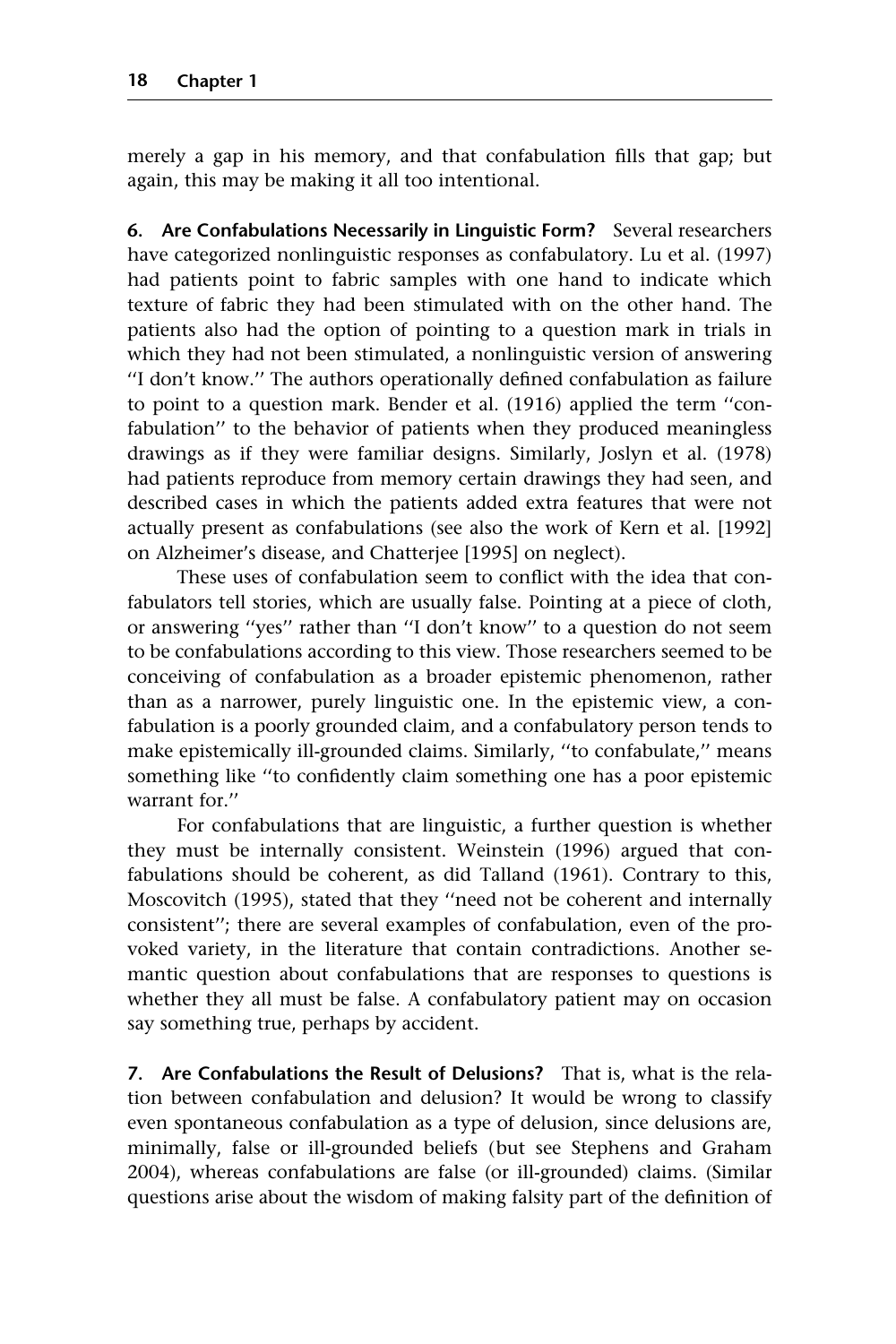delusion, as arise in the case of confabulation; see Fulford 1989.) A delusion might give rise to a confabulation, however, which seems to be what happens in the case of Capgras' delusion. One way in which confabulation was differentiated from the expression of a delusion in the past was by the claim that confabulation necessarily involves a memory deficit (Berrios 1998). However, with the addition of several syndromes that do not involve memory deficits to the list of confabulation syndromes, this criterion may have lost its usefulness. Delusions also tend to be long lasting; they are described by the American Psychiatric Association (1994, 765) as ''firmly sustained in spite of what almost everyone else believes and in spite of what constitutes incontrovertible and obvious proof or evidence to the contrary.'' Many confabulations, on the other hand, are quickly forgotten after they are communicated. Confabulators do tend to resist changing their claims in the face of contrary evidence, but not with the tenacity of the deluded.

In chapter 8 after we have surveyed the data on confabulation, we will construct a definition of confabulation. There we will examine several of these possible criteria for inclusion in the definition.

## 1.4 Three Concepts of Confabulation

Once the different possible features of confabulation are described, it becomes clear that there are competing concepts of confabulation, each of which makes different sets of the features described here essential to the definition. We might think of a concept as a bundle of such features, with the more essential features at the center and the less essential ones at the periphery. I intend concept to have a certain neutrality or hypothetical nature. A concept can crystallize into a definition, which has happened in the case of the mnemonic concept. Two other concepts seem to be at work in the minds of people using ''confabulation''—the linguistic and the epistemic—but they have not yet been formally defined.

#### Mnemonic Concept

According to the classic concept, confabulations are stories produced to cover gaps in memory. Memory and gap-filling features are essential in this definition. Since its introduction at the beginning of the twentieth century, however, the concept has been increasingly threatened by applications of confabulation to patients who have no obvious memory problem. Because of its reliance on the notion of gap filling, the mnemonic concept also must address the question of whether the confabulator does this knowingly, with intent to deceive. Most people employing the classic concept agree that confabulators do not deliberately attempt to deceive; thus Moscovitch's (1989) description of confabulation as ''honest lying.''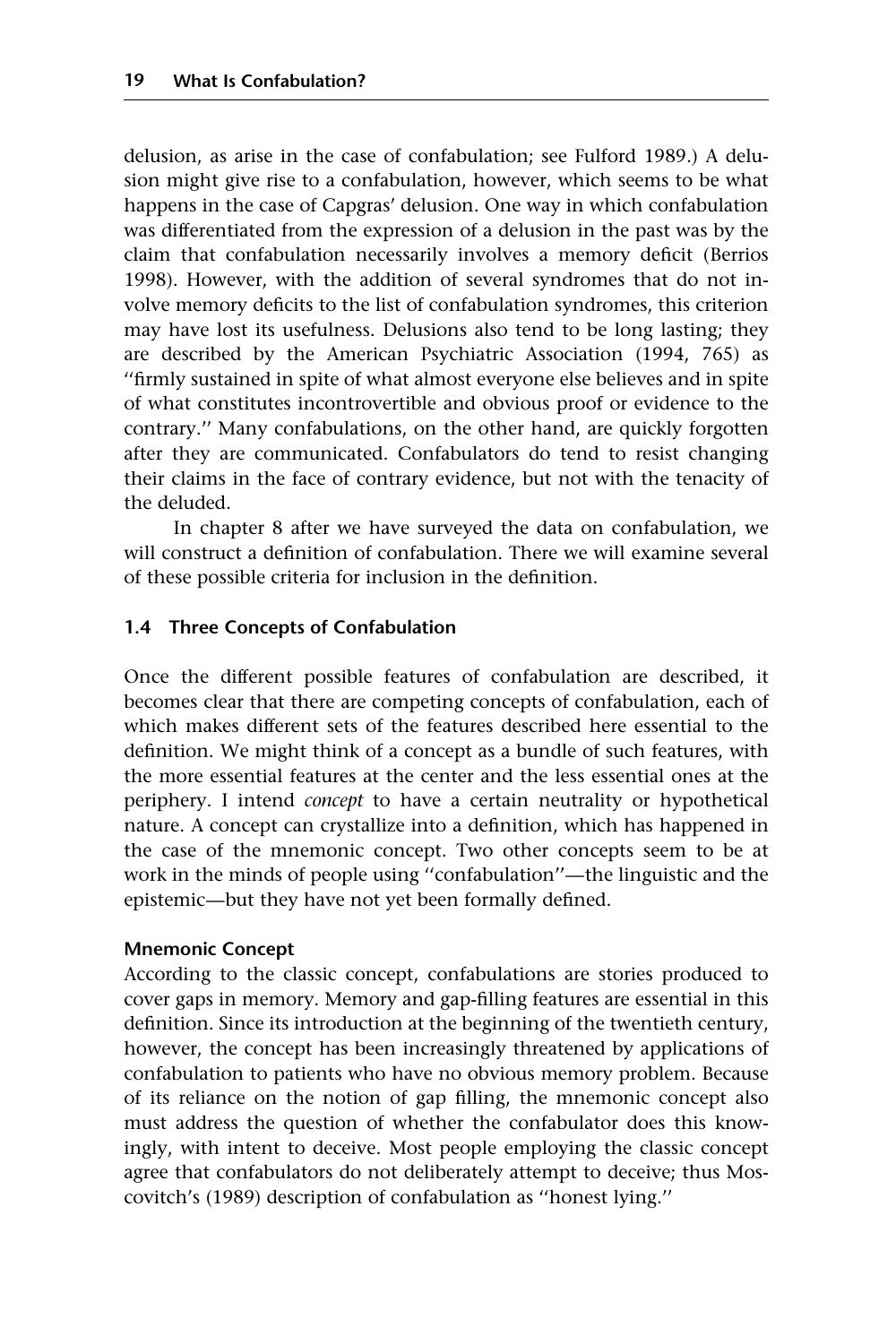## Linguistic Concept

Here, confabulations are false stories or sentences. In this concept, confabulation is a symptom shared by a set of syndromes with diverse physical bases, in the way that high blood pressure is the name of a symptom with many different causes. The noun *confabulation* is defined first as a false narrative, and the verb to confabulate is the act of producing a confabulation, in the noun sense. This concept is truer to the linguistic meaning in the etymology of confabulation as an act of conversing, or talking with someone. Proponents of the linguistic concept might trace the roots of confabulation to the penchant we humans have for telling and listening to stories. Since this concept is neutral about the question of whether the person intentionally produced a false narrative, it can avoid the difficult question of intention that other concepts are saddled with.

One objection to the linguistic concept is that it causes us to mistakenly lump lying and confabulation together because both involve the production of false narratives. Its emphasis on the language itself also poses a special problem for this concept concerning the truth of confabulations. Are confabulations false by definition? Some of the memory claims of patients with Korsakoff's syndrome are true but misplaced in time. Similarly, even a highly confabulatory patient will occasionally make true claims. The obvious way around this, to note that a patient might happen to say something true but that it would be a matter of luck, pushes the linguistic concept closer to the epistemic concept. On the other hand, if different syndromes that result in confabulation are not found to share any significant physical basis, this will lend support to the linguistic concept; all they have in common is a symptom: the production of false narratives.

## Epistemic Concept

In this concept, a confabulation is a certain type of epistemically illgrounded claim that the confabulator does not know is ill-grounded. The claims need not be made in full natural language sentences; they may consist of drawings, pointing to a picture, or simple ''yes,'' and ''no'' answers to questions. Dennett's use of confabulation, quoted earlier, ''It is not that they lie in the experimental situation but that they confabulate; they fill in gaps, guess, speculate, mistake theorizing for observing,'' (1991, 94) seems to have the epistemic concept behind it. Studies cited earlier that counted pointing to a cloth sample or producing certain drawings as confabulation also may be employing an epistemic concept. Both activities involve making a claim, the claim that I was stimulated with this type of texture, or this is the drawing I saw.

One way to delineate the epistemic concept further would be in terms of certain malfunctions of normal belief forming and expressing processes (Goldman 1986). The malfunctioning process in the case of con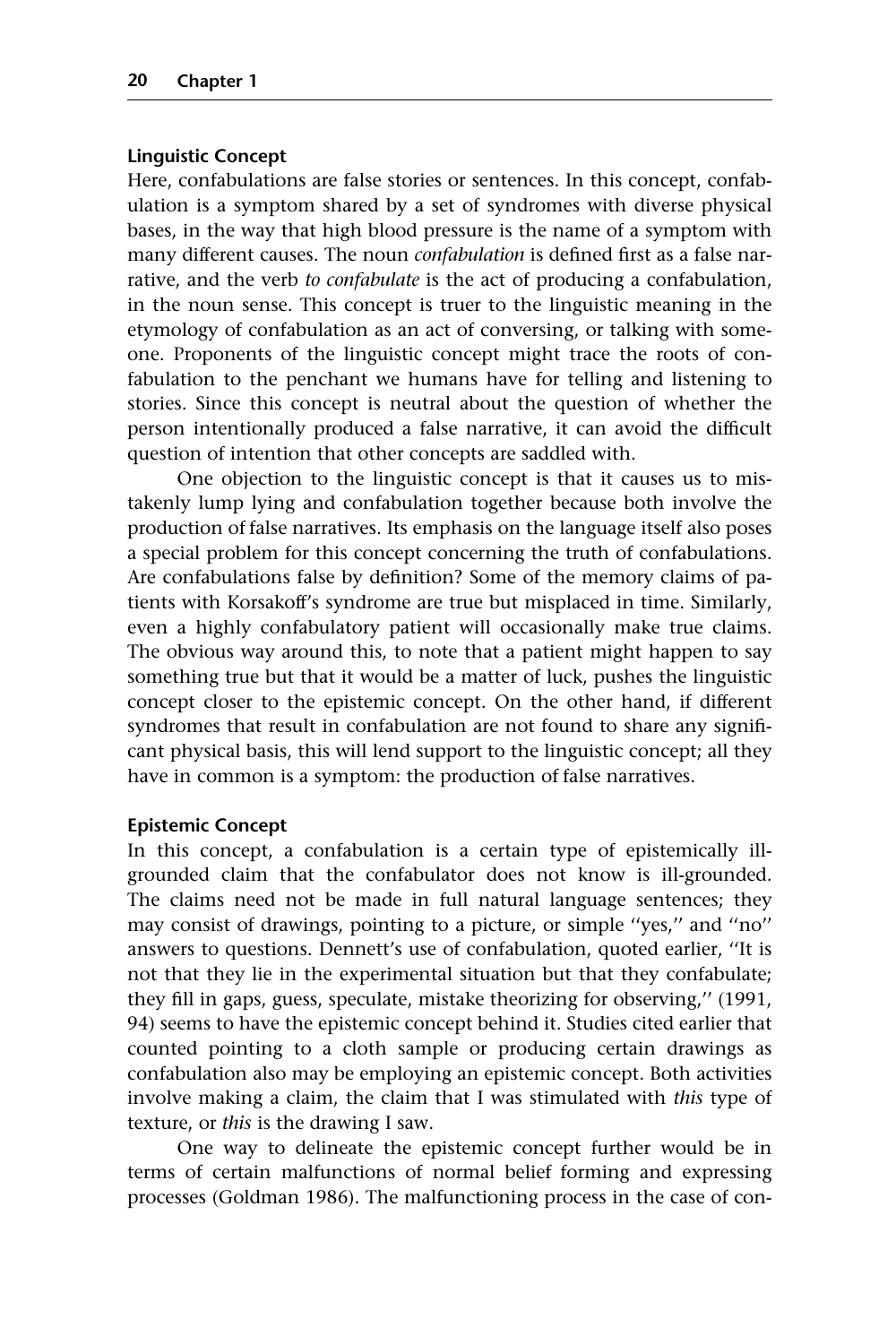fabulation may be one that allows people to attach doubt to ideas; confabulatory people do not experience doubt about their claims and ideas, whereas a normal person would. The claims are epistemically ill-grounded because they have not passed a review process that can result in doubt about them. That process does not function correctly because of brain damage. This is one way to explain the connection between confabulation and the disinhibition that frequently accompanies it; the doubt normal people feel when they consider certain ideas is caused by the same process that normally inhibits inappropriate responses.

The groundedness of our claims seems to come in continuously variable degrees, over which we normally have some voluntary control. We can loosen or tighten our epistemic criteria, depending on the situation. When people give legal testimony, for instance, they are able to apply abnormally high standards to what they say, much higher than when they are speaking casually with friends. We also take this sort of care in some everyday situations: a man warns his friend before they meet with someone, ''Be careful what you say to him.'' Have confabulating patients perhaps lost this ability to regulate the level of certainty each context requires?

By understanding confabulation as arising from malfunctioning epistemic processes, this concept is committed to going beyond the expression of confabulation to the processes behind it. One objection to this concept is that it applies confabulation too broadly and hence reduces the likelihood of our finding a single neural basis for it. The way to respond is presumably to argue in favor of a malfunction of a general, high-level brain process, one that is involved in all the syndromes of confabulation.

# 1.5 Mirror-Image Syndromes

Sometimes one can understand something better by asking what the opposite of that thing is. Constructing a system of opposites also helps to provide a large conceptual space in which to place confabulation. The existence of such opposite or mirror-image syndromes also helps to dispel any notion that confabulation is somehow a universal feature of any sort of serious brain damage. Of course, there is no such thing as the opposite of something; rather, something is the opposite of another thing in a certain respect. One feature of confabulation is the confabulator's claim that he has certain abilities that he in fact lacks, such as the ability to remember, to move his arm, or, in the case of split-brain patients, to explain why his left arm did something. In contrast with this, there is a class of neurological syndromes in which patients do possess certain abilities, but claim that they do not. Blindsight patients, for example, have a large blind spot in their visual fields that is due to an injury, and will claim that they cannot see anything at all there (Weiskrantz 1986). If they are asked which way a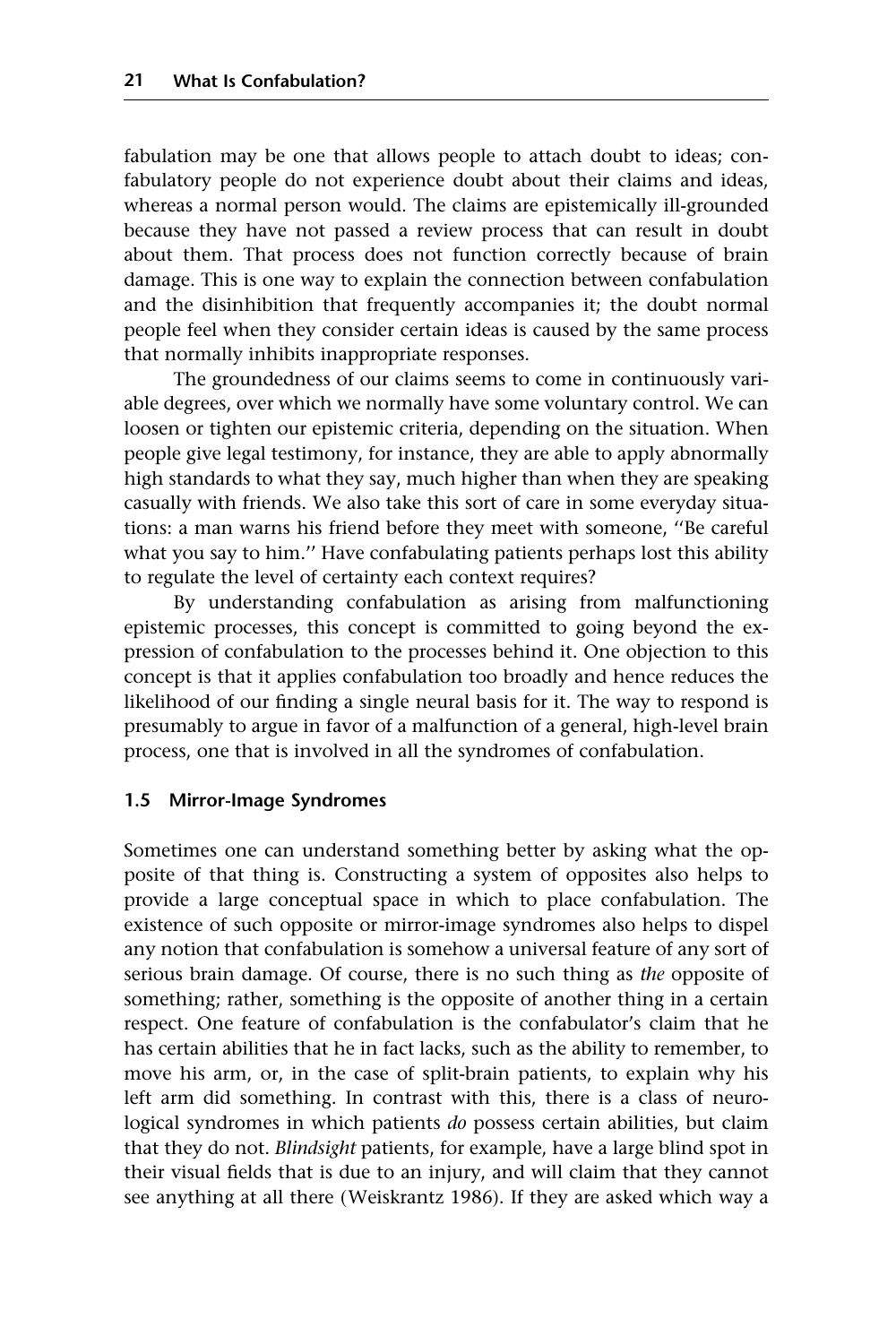beam of light moved around in the blind area, they are able to answer correctly because other, nonconscious streams of visual processing are intact. In a case even more closely related to confabulations about vision, Hartmann et al. (1991) described a patient with cortical blindness who suffered from what they called ''inverse Anton's syndrome.'' The man claimed to have no ability to see at all, yet testing revealed that he had a small area of the visual field in which his visual abilities were well preserved, including the ability to name objects, colors, and famous faces, as well as to read words.

Similarly, some patients with prosopagnosia (face agnosia), who claim to be unable to visually recognize familiar people, show unconscious autonomic reactions (as measured by activity in the sweat glands of their hands) to photographs of people they know (Bauer 1984; Tranel and Damasio 1985), just as normal people do. Bauer (1984, 1986) and Ellis and Young (1990) hypothesized that prosopagnosics suffer from a syndrome that is the mirror image of Capgras' syndrome, suggesting that Capgras' patients recognize relatives (albeit as impostors) but fail to register the normal skin-conductance response to the sight of them, a prediction that has been confirmed experimentally (Ellis et al. 1997; Hirstein and Ramachandran 1997). We examine the distinction between prosopagnosia and Capgras' syndrome in greater detail in chapter 5.

We noted that another feature of confabulation seems to be an inability to doubt what one says; it involves a sort of pathological certainty. The opposite of this would be pathological doubt. Two sorts of conditions are possible opposites in this regard: paranoia and obsessivecompulsive disorder (OCD). Paranoia may not be a good candidate, since it has been observed to coexist with confabulation (Berlyne 1972; Weinstein 1996), and one might contend that it involves more suspicion than doubt. Obsessive-compulsive disorder, however, may be a good candidate. It can be interpreted as pathological doubt—doubt that one's hands are clean, or that all the doors are locked, or that the stove has been turned off, for example (Schwartz 1998; Saxena et al. 1998). A possible explanation of the relation between confabulation and OCD is that the process that produces a feeling of doubt and is hyperfunctioning in OCD is completely broken in confabulatory patients (see chapter 4).

## 1.6 Conclusion: Setting the Problem of Confabulation

The problem of confabulation is one of giving a satisfactory explanation for what exactly the phenomenon is, and what it tells us about who we are, how we think, and how the brain works. An account of confabulation should be able to answer the following questions: